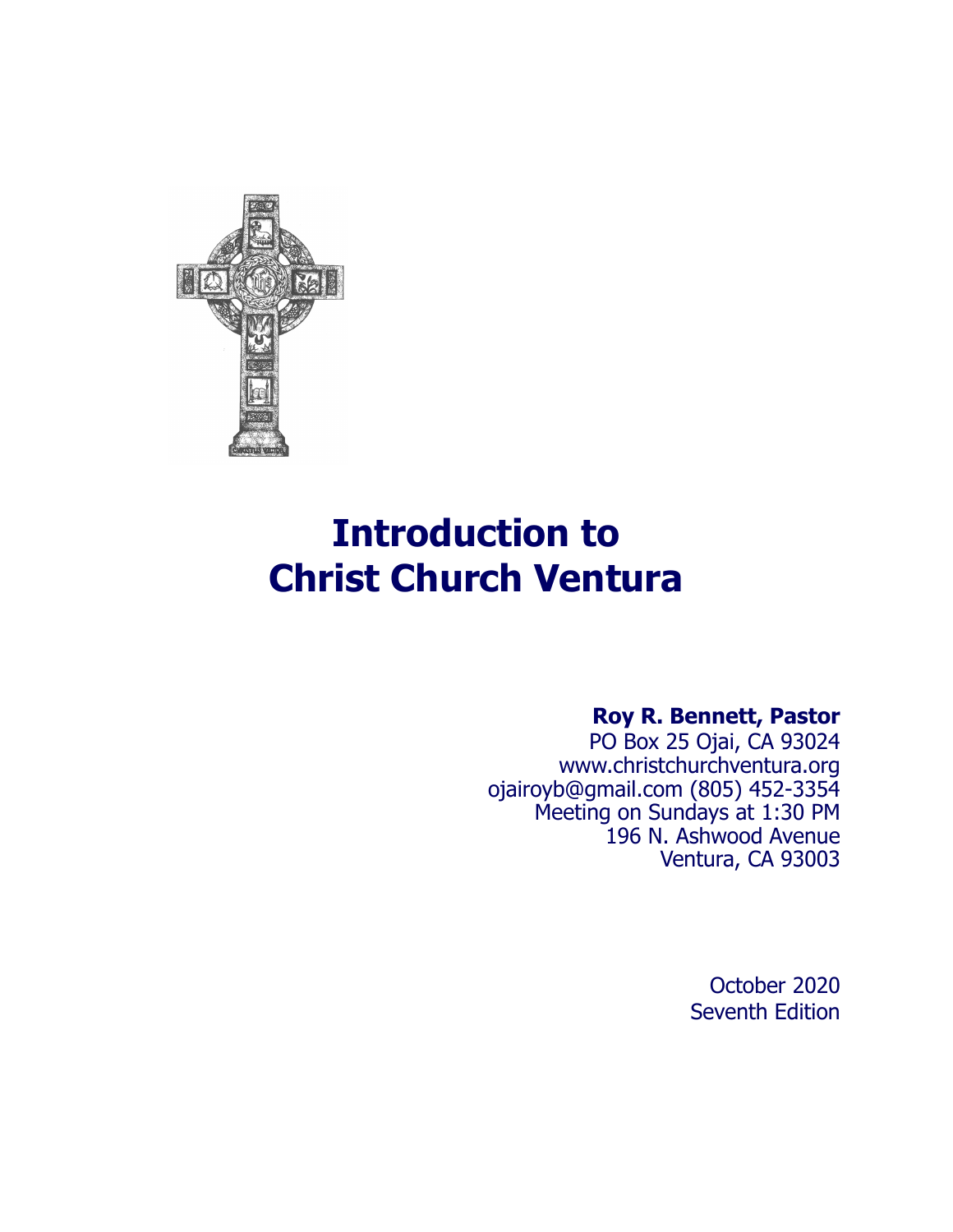# **Contents**

Our History

Seminar Purpose

Part One: Vision, Values and Mission

Christ Church's Vision

Christ Church's Mission

Christ Church's Values

The Gospel

Part Two: Being a Member

- A. Promises 1 and 2: Entering the Kingdom Presbyterian & Reformed Beliefs
- B. Promise 3: Living the Kingdom Gospel Disciplines
- C. Promise 4: Supporting and Serving the Kingdom
- D. Promise 5: Submission in the Kingdom The Presbyterian Church in America The City of God and Vision for Ventura County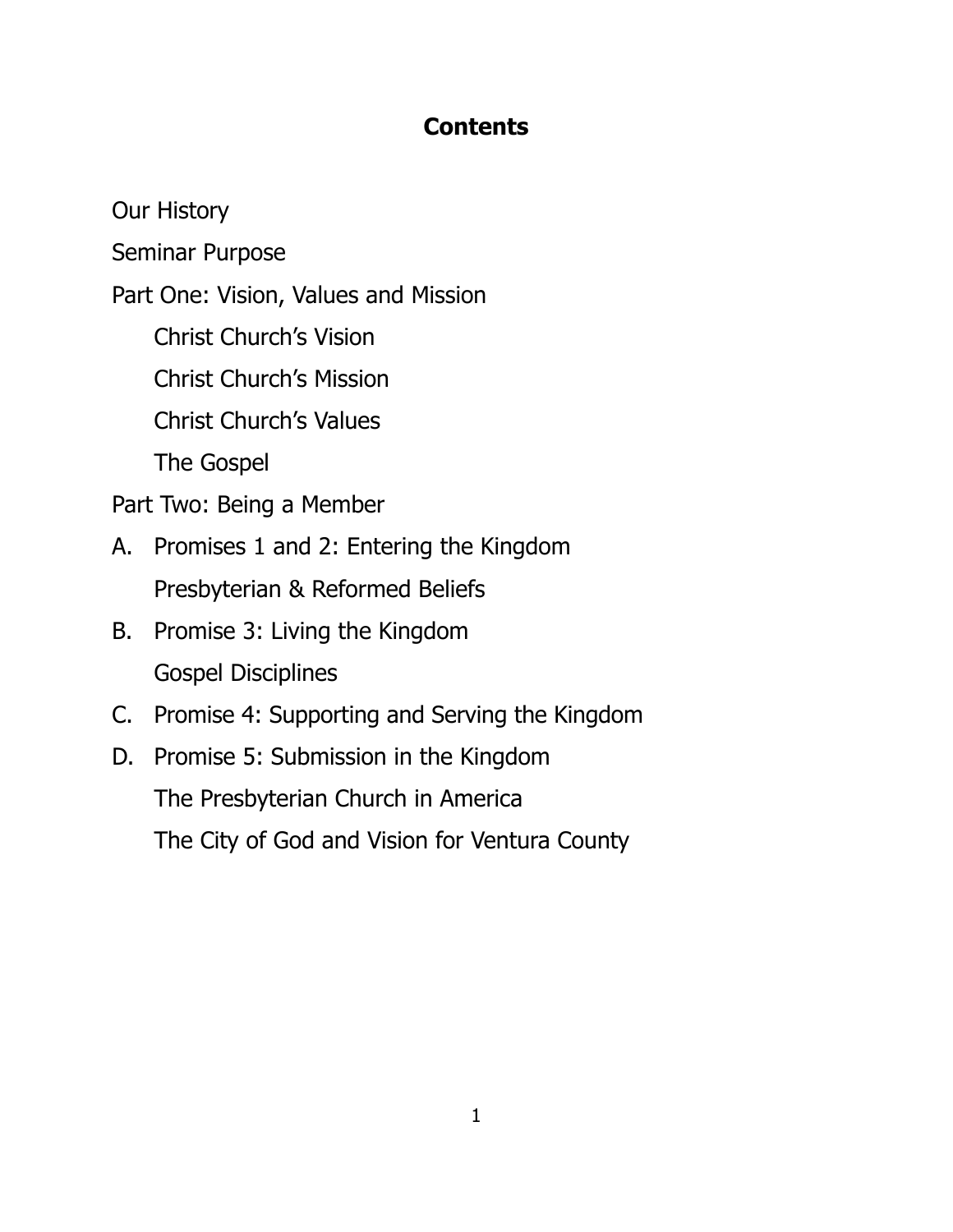# **INTRODUCTION TO CHRIST CHURCH VENTURA: OUR HISTORY**

In the summer of 1999, under the direction of Christ Presbyterian Church (CPC) in Santa Barbara, a group of 10-15 believers gathered to study the Letter to the Hebrews in Ojai. Several months later, this group of people asked CPC to consider planting a daughter church in the Ojai Valley. In response, CPC assigned their pastoral intern to teach through the Acts of the Apostles. The group subsequently met to pray and to study the doctrinal standards of the Presbyterian Church in America (PCA). As a result of this study the group committed themselves and their resources to calling a church planter and establishing a new church.

In the summer of 2000, CPC asked Teaching Elder Roy Bennett to consider planting a daughter church in the Ojai Valley. Roy and his wife, Norma, agreed to visit this group of believers and assess the potential of a PCA mission church. After a second visit, the Bennetts, the Ojai group, as well as the session of CPC, were persuaded that God was bringing them together to establish a new congregation in the Ojai Valley.

In the fall of 2000, Roy was approved by the Mission to North America Committee of the PCA General Assembly and accepted a call to undergo a church planting partnership with CPC in Santa Barbara. Along with the goal of planting a new church in the Ojai Valley came the responsibility of raising funds for the church planting project. Within a few months, enough funds were raised for the Bennetts to move to the area and to begin gathering people.

By the summer of 2001, 60% of the Ojai project funds were pledged and a committed group established. There were many amazing provisions, including several new believers, many positive local contacts, a convenient and affordable place to worship, and a gifted musician. On September 9, 2001, Christ Church Ojai held its first public worship service.

In the spring of 2004, still under "mission" status, Christ Church Ojai responded to the growing interest in the PCA by hosting special events in the cities of Ventura County to assess the potential of extending their ministry. After many months of good attendance at Sunday evening gatherings, a committed launch team was formed and on January 8, 2006, a second worship site was established in the City of Ventura. On June 4, 2006, Christ Church Ojai/Ventura was particularized as a multi-site congregation of the Presbyterian Church in America and called Roy Bennett as the first Pastor. In November 2007, the Session of Christ Church decided to merge the two worship sites into a single congregation meeting for worship in Ventura.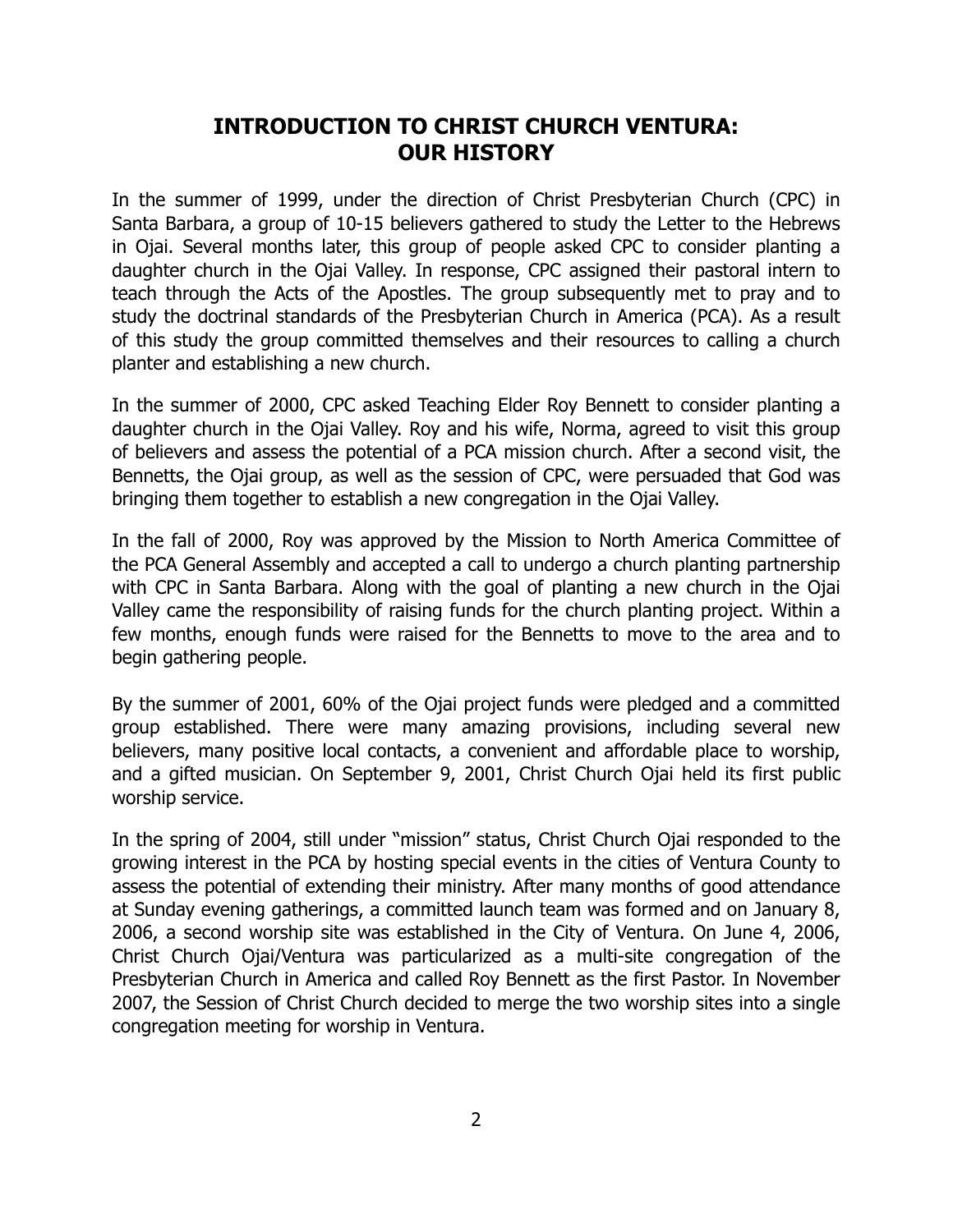The Session of Christ Church Ventura is committed to the life and health this ministry and excited about the future to which God has called us. Simply stated, our missional aim is for the proclamation and integration of the Gospel into all of life, the renewal of worship and fellowship in Christian community, the propagation of the Reformed faith and mission to the world.

This seminar is designed to provide you with information about Christ Church Ventura and the opportunities for you to become involved in its ministry. It is also designed to answer some common questions about what it means to be a believer in Christ, what it means to be a part of a Presbyterian Church (PCA) in general, and what it means to be a member of Christ Church Ventura in particular.

We will explore how you can best take advantage of and become involved in the opportunities that come with being a part of our church community here in Ventura. Specifically, we will look at the five promises, and their implications, which members must "affirm" in order to join Christ Church Ventura.

We hope that Introduction to Christ Church Ventura will be just the first step in a long and fulfilling process of spiritual growth and fruitful service in our church. We are glad that you are here to inquire about becoming a member of Christ Church Ventura

# **PART ONE: VISION, MISSION, & VALUES**

# **CHRIST CHURCH'S VISION:**

— Alive by God's grace, we aim to know, love, and follow Jesus through historic worship, gospel renewal, genuine community, and global partnership to the end that God's people are gathered and Christ's Kingdom is extended in Ventura County and beyond —

# **CHRIST CHURCH'S MISSION:**

# **Exalting Christ through Worship, Renewal, Community, and Partnership**

# **CONNECTING THE PEOPLE OF VENTURA TO CHRIST THROUGH . . .**

- **God-Centered Worship —** God loves to meet with His people in "relational dialogue." Our liturgical worship services are designed to glorify God, renew those who believe, and to challenge and help those who doubt or seek.
- **Christ-Centered Preaching —** The word of God is a means of His grace to us. Our preaching aims to feed the people of God by proclaiming the sufficiency of Christ from every text of Scripture and applying the gospel to every aspect of life.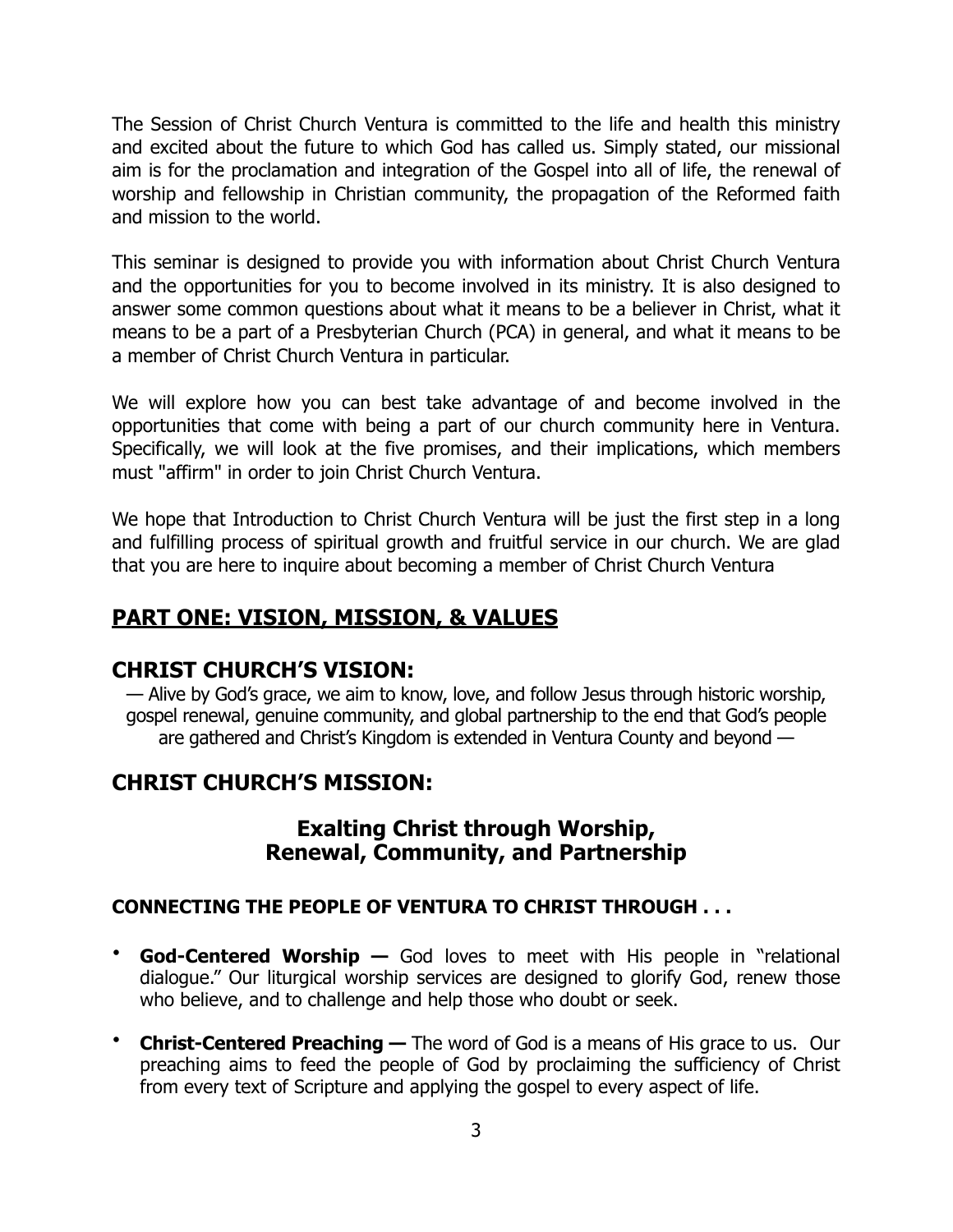- **Community Group Network —** The Bible assumes significant community life within the church and so we seek to develop a network of smaller groups for study, prayer, fellowship and and ministry, in which vital and caring relationships emerge.
- **Family Life Ministries —** Life has a way of wearing us out and we need the encouragement and refreshment. Hospitality, parties, events, and teaching ministries to women, men, and children are intended to enable us know, enjoy, and relate to one another as family.

#### **DEVELOPING BELIEVERS INTO MATURE SAINTS THROUGH . . .**

- **Corporate Prayer —** Because God is personal, prayer is essential. We support all our ministry strategies with prayer and reliance upon God's grace. Our prayer groups meet to seek God's presence and praise him for what he has done.
- **Leadership Training —** We maintain a leadership pipeline through groups, class, and mentoring relationships. Every believer is intended to service the larger community. Our goal is to identify and involve emerging leaders in service and to nurture and support existing leaders in their ministries.
- **Pastoral Care –** In addition to ministries of Word, Sacrament, and prayer, we seek to understand, support, and administrate the overall work of the church by matching the resources (people, skills, and finances) with the best place for service.
- **Biblical/Theological Studies —** The highest aim in life is to glorify and fully enjoy God. This means that the knowledge of God is necessary. We cannot love what we do not know and so we study the Bible and examine what we believe.

# **SENDING SERVANT-LEADERS TO ENGAGE THE WORLD THROUGH . . .**

- Because Jesus is gathering people of every description, we reach out with God's love to neighbors, workmates, families, students, retirees, artists, musicians, and inquirers.
- We hope to provide context and perspective in community to promote dialogue on matters of life, vocation, relationships, creativity, meaning, and redemption from a Christian view.
- Compassion and care comes through genuine community. Our diaconal ministry aims to meet particular physical needs. Our elder oversight seeks to nurture spiritual growth, Gospel renewal, personal healing, and relational reconciliation.
- The church is not a solo act, but is a team sport. We don't want to simply grow our own church here in Ventura, but want to be a part of a gospel-centered church planting movement throughout Ventura County.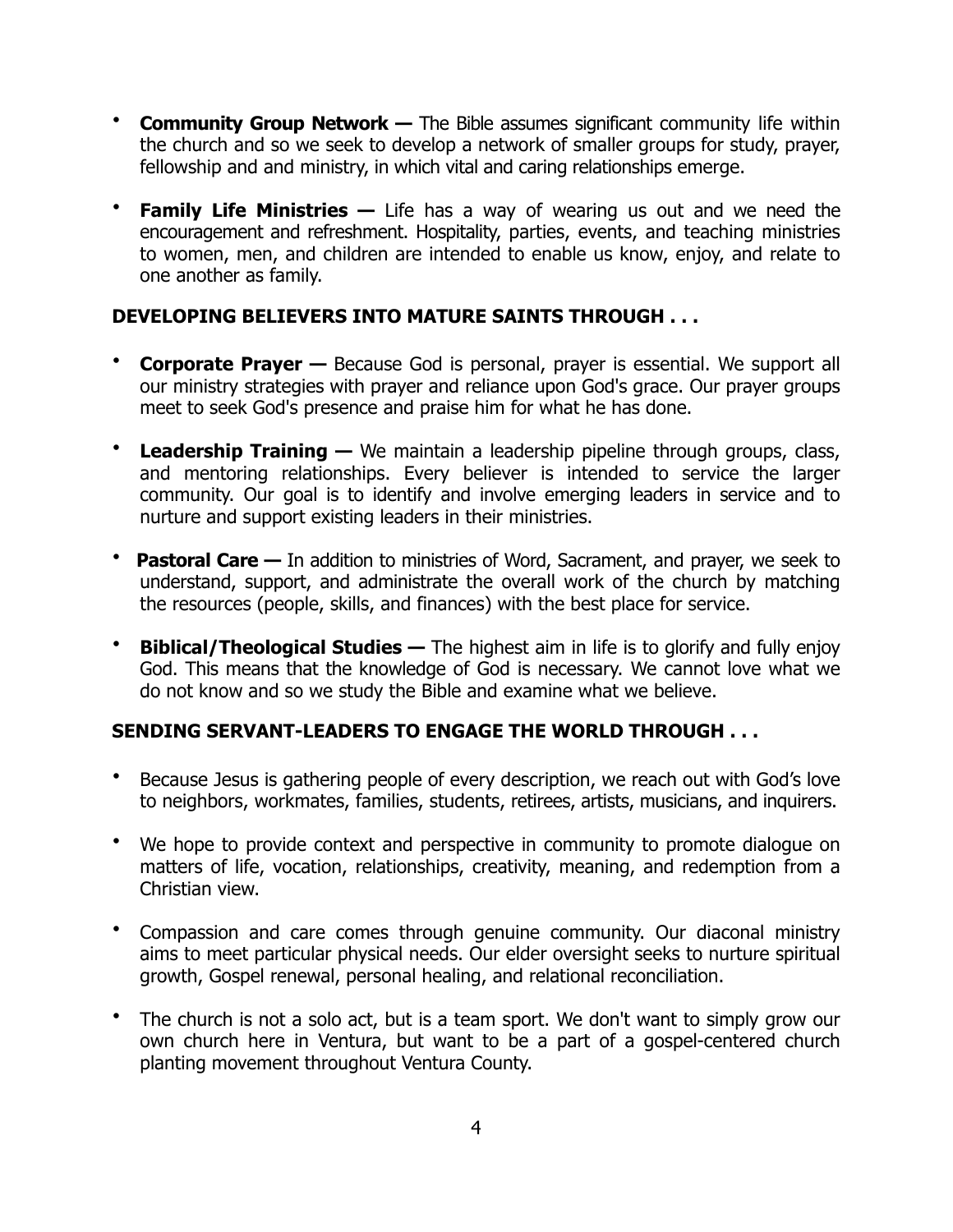• Likewise the kingdom does not being and end with our church. Our congregation participates in global partnerships with the ongoing endeavors of our sister PCA churches across the country and with Gospel proclaiming and disciple making missions and ministries around the world.

#### **CHRIST CHURCH'S VALUES:**

- **1.** We value the Gospel which sets people free from the idols of sex, money, power, pleasure, and even people.
- **2.** We value lost people. They matter to God, and matter to us and we want to care for those seeking faith.
- **3.** We value the practice of love, patience, gentleness, acceptance, forgiveness, generosity, and humor.
- **4.** We value a safe environment where tough questions can be asked without embarrassment.
- **5.** We value the multigenerational nature of the church including children, young people and the elderly.
- **6.** We value single, married, and family lives which promote relational, emotional, and spiritual growth.
- **7.** We value discipleship that equips people to serve others and live all of life from a Christian worldview.
- **8.** We value character and integrity more than talent. We prize honesty, authenticity, and accountability.
- **9.** We value worship that connects us with our Christian heritage, builds believers, and helps those who doubt.
- **10.** We value cultural relevance and biblical faithfulness and will reflect it in preaching, teaching, and worship.
- **11.** We value an active relationship with churches beyond ourselves and within our denomination and community.
- **12.** We value the living demonstration of racial, cultural, and social respect and reconciliation in our lives.
- **13.** We value compassion to the downtrodden, the poor, the discouraged, the oppressed, and the burdened.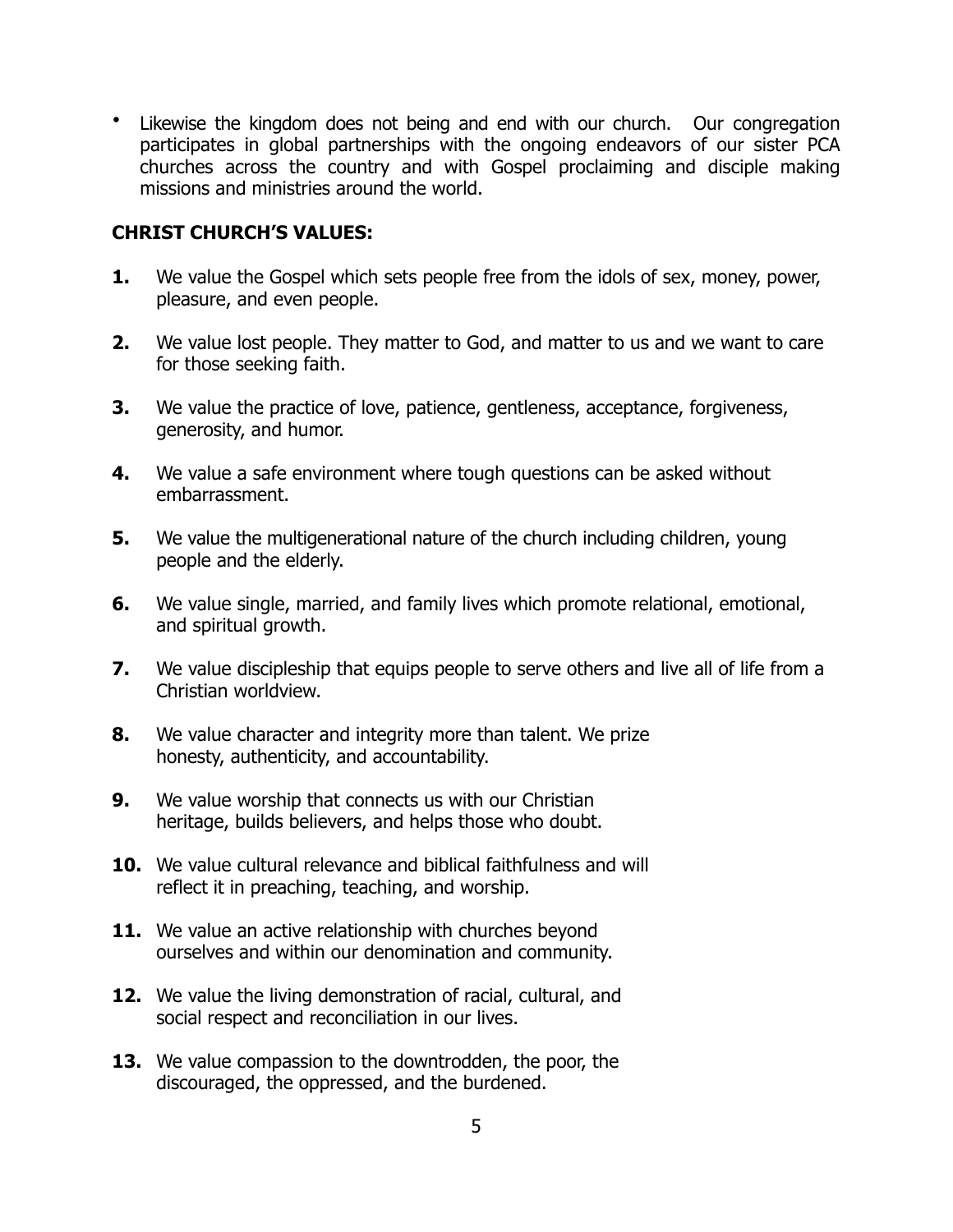- **14.** We value the community of Ventura and the energy and opportunities that it gives us for ministry.
- **15.** We value God-given gifts in both men and women and their energetic use in the church as God has directed.
- **16.** We value excellence in our efforts. We believe this honors God and inspires people to greatness
- **17.** We value open admission of moral failures and human limitations through repentance and believing prayer.

## **THE GOSPEL**

What is it that safeguards the integrity of an organization, business or family trust? Great corporate endeavors may have common methods, structure, and vision, but it is their values to which they cling tenaciously regardless of the prevailing business climate. Although Christ Church Ventura is not a business, we too, are driven by our "values" all of which derive from the Gospel.

What is the Gospel? It is the good news of the entrance, infiltration, and even gentle invasion of God's kingdom into our present reality.

We know this because the King has come. He lived the life we should have lived, died the death we should have died, rose from the dead, and then ascended into heaven. Even now He rules in our hearts by His Spirit.

We believe the Gospel is the singular core value of the church—the genetic code. It is the power that can transform anyone, the unseen leaven that permeates all of life from the inside out. The gospel changes, defines, informs, and renews everything and we must proclaim and delight ourselves in it!

We want people know the great good news that God has taken it upon Himself to do something for us that we were powerless to do for ourselves. The Gospel is simply this: sinners are forgiven and accepted by God because of the work of Jesus Christ. Trust in Christ's finished work, however, is not just the beginning of the Christian life, but it is the means and end as well. The Gospel is what must be applied more and more deeply in order to live as a Christian. The Gospel is not merely about improvement and image, but redemption and reality.

Jesus tells us that we are not only to pursue His kingdom, but we are also to extend its influence. We seek to do these things, not because we need to gain God's approval or attention, but because the Gospel changes everything.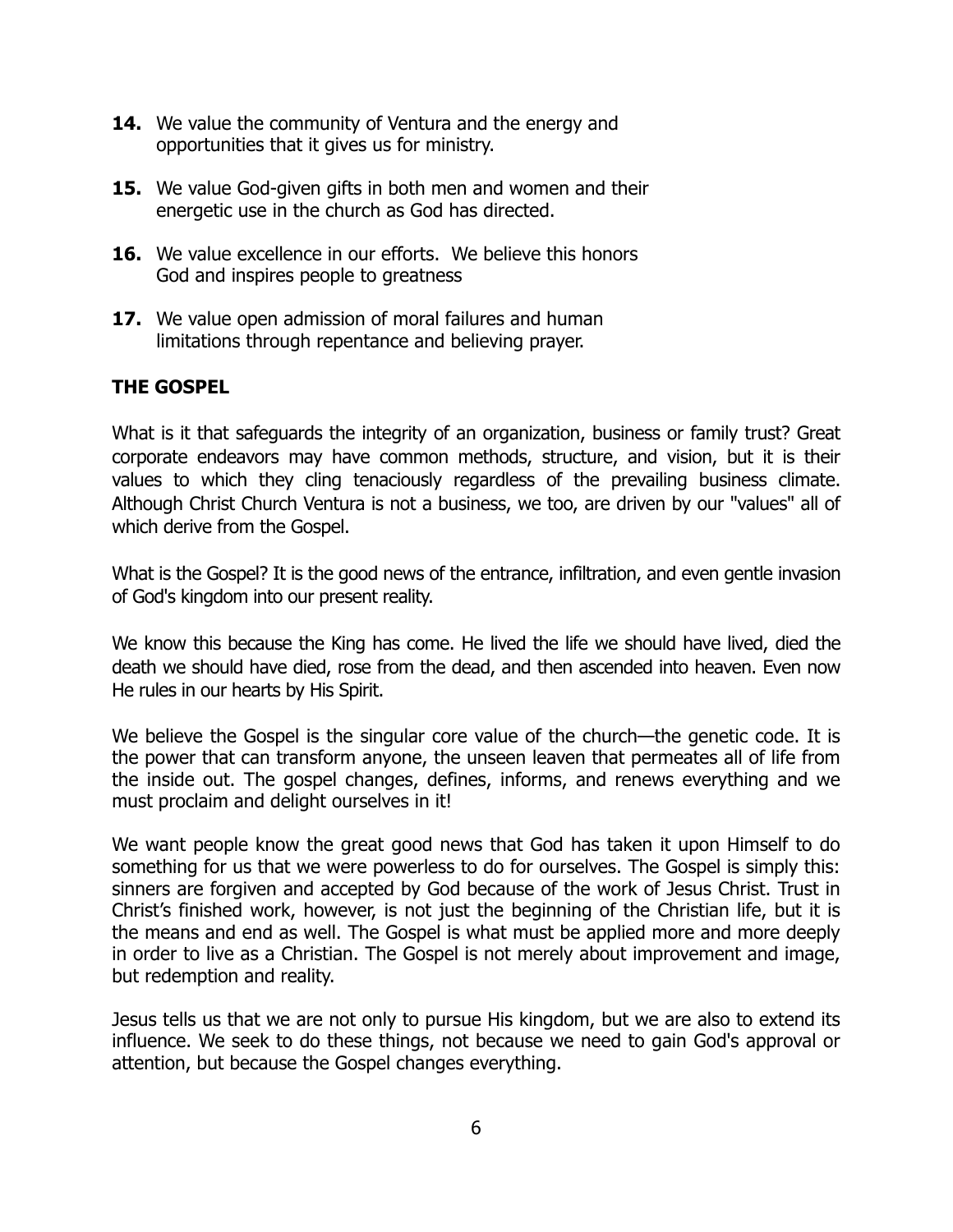## **1. The Gospel changes people.**

Through the continual application of the Gospel we become more like Christ. "Christ came into the world to save sinners." (1 Tim. 1:15) That is what we are. Paul lists the common stock of sinners in 1 Cor. 6:9-10, and then says, "such were some of you." In other words, when a person trusts Jesus he or she is no longer defined by their sin, but by His righteousness (2 Cor. 5:21). Look around the congregation the next time you gather to worship. What you will see is a diverse group of folks who have been changed, are being changed, or will soon be changed by the Gospel. Knowing that the Gospel can change any person or institution gives us joy and courage to proclaim it boldly.

# **2. The Gospel produces joy.**

The Gospel sets us free from condemnation and self-righteousness to enjoy God fully. The finished work of Christ as our righteous substitute addresses our deepest fears. We find peace by delighting ourselves in the fullness of God as revealed in His Son. God's glory is exalted as we turn from our anxiety, trust in Christ, and express our satisfaction and joy in Him through praise and service.

## **3. The Gospel defines community.**

In union with Christ, we become adopted sons and daughters—God's new people. When a person trusts Jesus, they not only become united to him, but also united to the rest of those who have trusted him. God has "stuck us together" through adoption as sons and daughters. Because of this, the unifying principle of our church is not age, gender or socioeconomic sameness, but Jesus. We envision people from every background, and occupation living life together in community.

# **4. The Gospel points outward.**

Gospel freedom prevents approval seeking, engenders authenticity and curbs pride. People often jest that the pastor's job is to make them uncomfortable and they are right! As we seek to live out the values of Jesus' kingdom, our only corporate option is to live for the sake of others and this is rarely "comfortable." On the other hand, the more we understand what Jesus has done for us, the more motivated we will be to serve our unbelieving friends, neighbors, and coworkers.

#### **5. The Gospel informs attitudes.**

As Christians, we desire the peace and well-being of our community. Christians should not simply stand above or against or in the midst of their city, but should stand as agents of God for their city and its welfare. Only as the Gospel permeates our hearts and minds, will it permeate our city. God urges his servants to "seek the peace and prosperity of the city" and to "pray for it".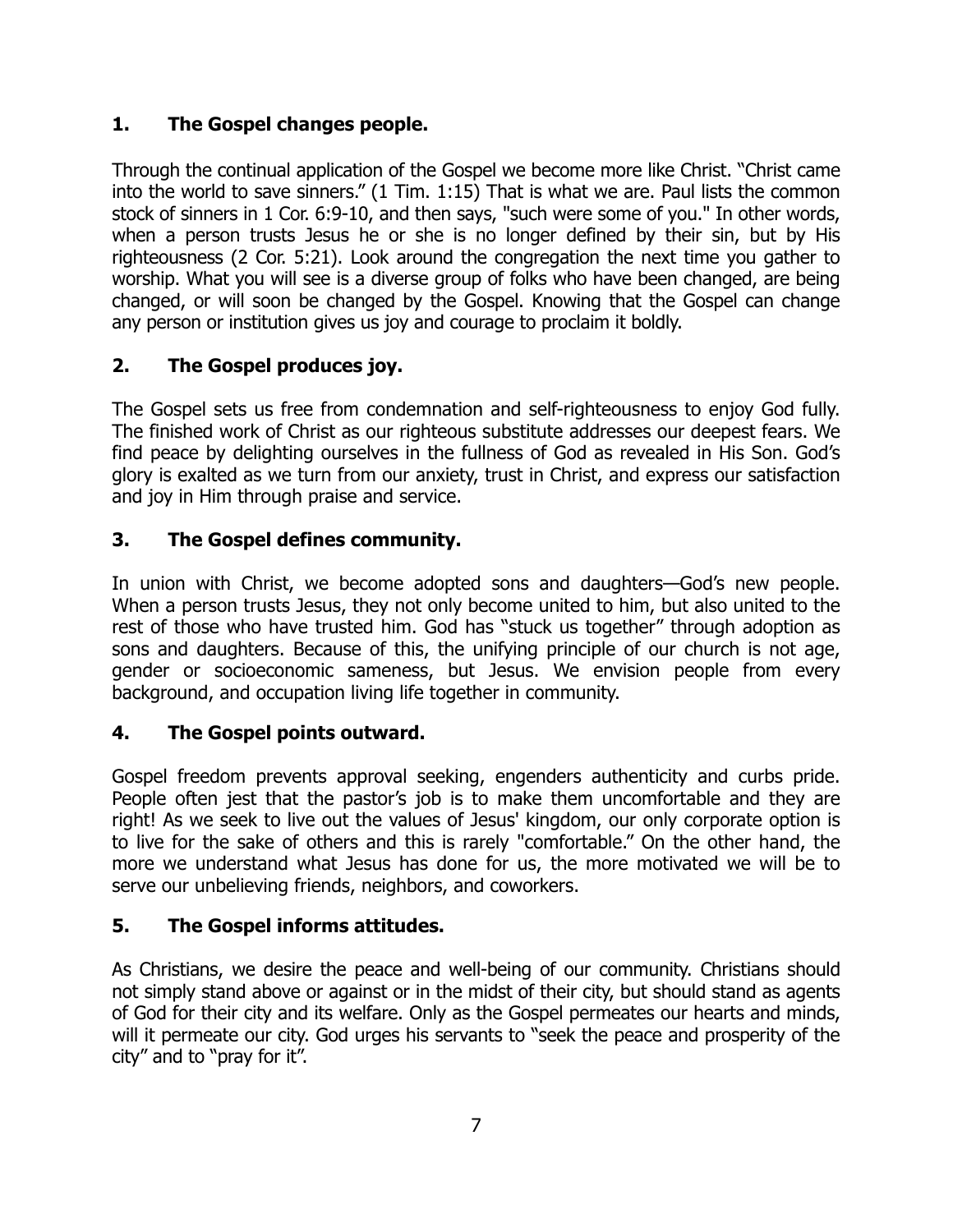# **6. The Gospel removes barriers.**

Reconciliation humbles us so that we may be wounded healers and reconcile others. Racial reconciliation follows naturally from the finished work of Christ on the cross. The dividing wall between peoples has been broken down and Christ has brought them together into one new people without racial distinction. The Church is now God's vehicle for racial reconciliation by means of the gospel. The gospel instructs Christians to be somewhat critical of all cultures including their own recognizing they too are saved by grace alone and are superior to no one.

## **7. The Gospel renews culture.**

All of life matters to God and we are to pursue all vocations with excellence. Christians are often taught, implicitly or explicitly, that missionaries and clergy "do ministry" fulltime, while "lay-people" do as much as they can, when they can. The Bible teaches that our vocation (law, landscaping, teaching, etc.) is our primary ministry. We desire to see growing Christians working in their vocations with both excellence and Christian distinctiveness, thus transforming the culture from the inside out. Vocation is part of our spiritual service of worship.

## **8. The Gospel builds momentum.**

Church planting is both the result of and means to fulfilling the great commission. In the future, we expect to help, start and encourage new communities of faith with our same Gospel-centered values. We want to foster a movement of the gospel, not only in the communities of Ventura county, but also among the urban population of Los Angeles and Orange counties.

# **PART TWO: BEING A MEMBER**

# **UNDERSTANDING THE KINGDOM:**

The gospel tells us that Jesus came to usher in the kingdom of God. God's kingdom is his power, his rule. When anything is brought back under Christ's rule, it is restored to health, beauty, and freedom. (See Genesis 3:17-19; Romans 8:19-21; Psalm 96:11-13; Matthew 5:3-10.)

In the Old Testament epoch, the Jews believed that the Messiah would usher in the New World of God's kingdom and the Old World would pass away. But when Jesus came, although he did bring the kingdom (Matthew 12:28; Luke 12:32-33; 17:20-21), he did not destroy the Old World. Between his first and second comings, the kingdom of God and the Old World "over-lap."

When people become Christians, they enter the kingdom (John 3:5), the power of the Old World over them is broken (Galatians 1:4; Colossians 1:13), and they begin to experience freedom and restoration from the effects of the fall (Romans 14:17).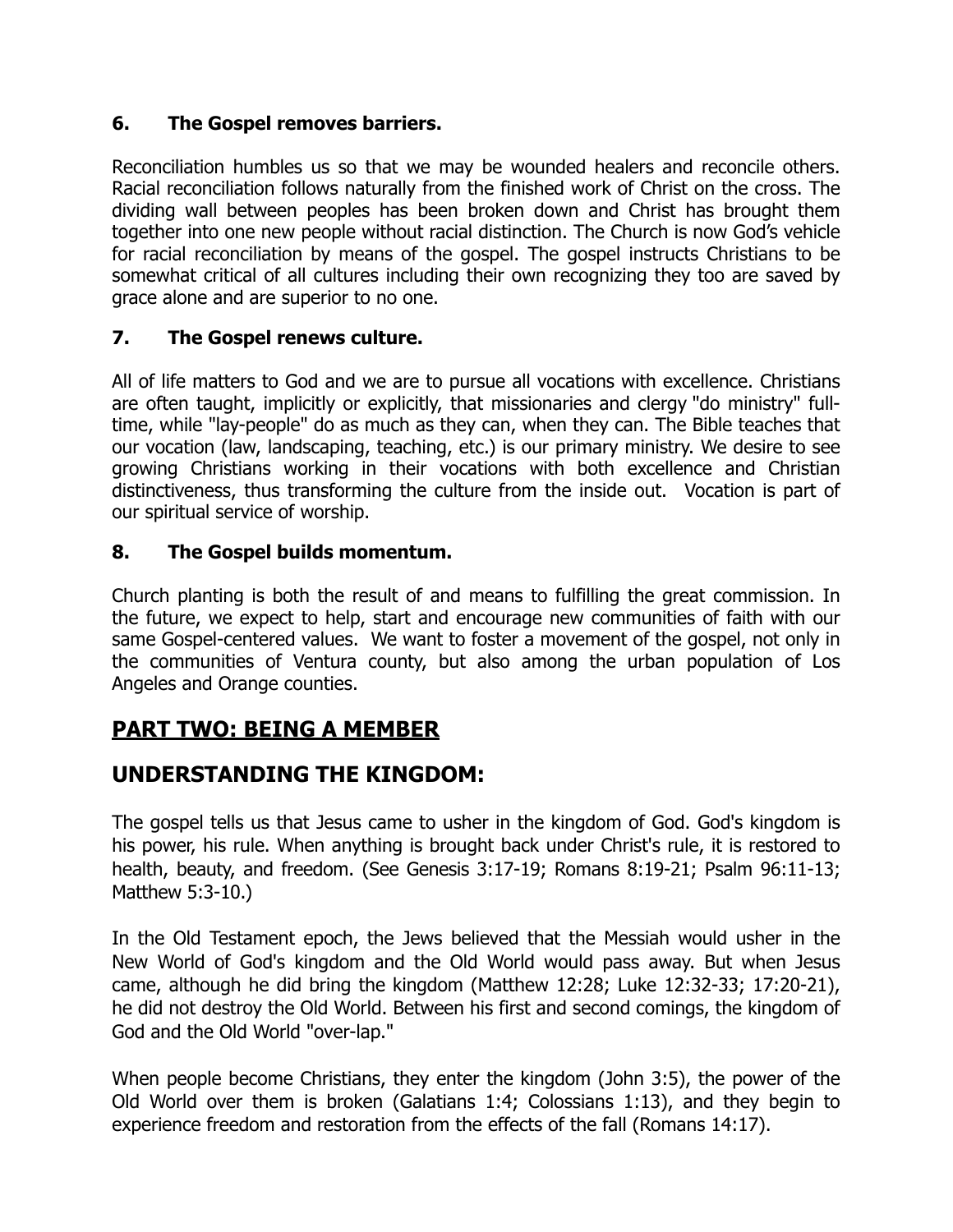As we serve God in the world, we bring "kingly blessedness" and peace to others (Matthew 5:3, 10) which bring healing from the ravages of sin. Yet this healing, though substantial, is always partial (Romans 7:14; 8:20-21; Philippians 1:6). To be a Christian is to live in this age with the life of the age to come.

In summary, the kingdom of God is the renewal of the world through God's supernatural and "kingly" power, which is substantially, yet still partially present.

The rest of this seminar will be looked at from this perspective. By utilizing the five "membership promises" of Christ Church Ventura, we will talk about what it means to enter the kingdom, live the kingdom, support the kingdom and submit in the kingdom.

# **A. PROMISES 1 AND 2: ENTERING THE KINGDOM**

- **1. Do you acknowledge yourself to be a sinner in the sight of God, justly deserving his displeasure and without hope except through his sovereign mercy?**
- **2. Do you believe in the Lord Jesus Christ as the Son of God and Savior of sinners, and do you receive and rest upon him alone for salvation as he is offered in the gospel?**

All of us, whether we have been believers for only a short time or for many years, need constantly to focus on the same truths of the gospel. You see, one becomes a Christian and one grows as a Christian in exactly the same way, by embracing the gospel, by turning from sin and trusting in Christ. A Christian is a gospel-centered person.

What does it mean to be a Christian? Well, there are many ways to summarize what it means to follow Christ, but to keep it simple we will use the alphabet as a tool—**ABCD**.

- **1. There is something to ADMIT**. Christians are people who acknowledge that they are weaker, guiltier, and more sinful than they would ever want to admit. Though created for God, we are out of relationship with God, both by nature and by choice. Our lives are self-centered, rather than God-centered and without God's power we are helpless to break this pattern.
- **2. There is something to BELIEVE**. Christians are those who believe that God loves people so much that he sent his only Son, Jesus Christ, to become a man and die on a cross as our substitute and be raised from the dead in order to completely redeem us. Through Christ, we are more loved and accepted by God than we could have ever imagined.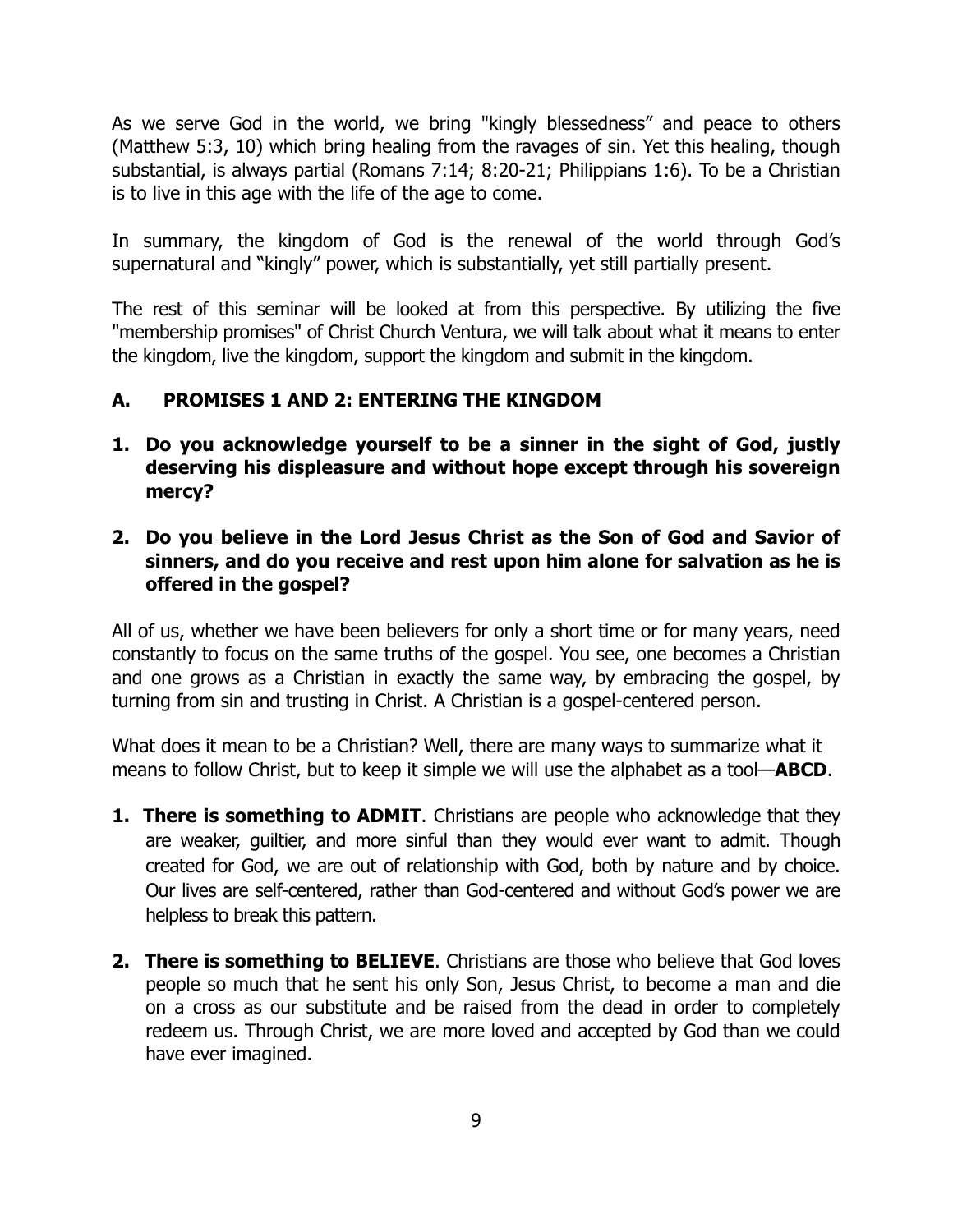- **3. There is something to CONSIDER.** Christians are not naive, but have counted the cost of following Jesus. Being a Christian involves acknowledging Jesus' authority and lordship in every area of life, welcoming his work to change us from the inside out, and rejoicing to spend time with him and with his followers in the life of the church.
- **4. There is something to DO**. We receive Christ as Savior and Lord by selfconsciously turning from sin and self-centeredness, (which the Bible calls repentance) and trusting in Jesus alone for forgiveness and acceptance by God (which the Bible calls faith). Rest is an act of faith by which we hold to the righteous merits of Christ on our behalf.

#### **Although the only requirement for joining a PCA church is a credible profession of faith, before joining, you should know some of our distinctives.**

# **PRESBYTERIAN AND REFORMED BELIEFS**

## **A. Salvation-Grace Alone Through Faith Alone**

#### **1. Our Condition**

Because of the fall, we are more broken and misguided up than we could ever imagine (Jeremiah 17:9). Not only have we been credited with Adam's sin (Rom. 5:12-19), but we are also responsible for our own sin. Our nature, in its original state, not only will not choose to obey the Gospel, it cannot (Rom. 8:5-8).

#### **2. The Initiative of God, the Father**

Because of our inherent brokenness and sin, God's choice of the sinner, not the sinner's choice of Christ is the ultimate cause of salvation. God's initiative toward certain sinners began before the creation of the world. This initiative is a result of nothing less than his good pleasure and is not the result of anything we do.

#### **3. The Work of Jesus, the Son**

On the Cross, Jesus' death was a substitutionary endurance of the penalty of sin on behalf of those with whom God has taken initiative. In other words, at the Cross, Jesus did not simply make it possible for some to be saved, but he actually saved some.

#### **4. The Work of the Holy Spirit**

The Holy Spirit applies to the sinner the salvation purchased by Christ. How? By convincing us of our sin and misery, enlightening our minds in the knowledge of Christ, and by renewing our wills (giving us new hearts). This is how he persuades and enables us to embrace Jesus, freely offered in the Gospel.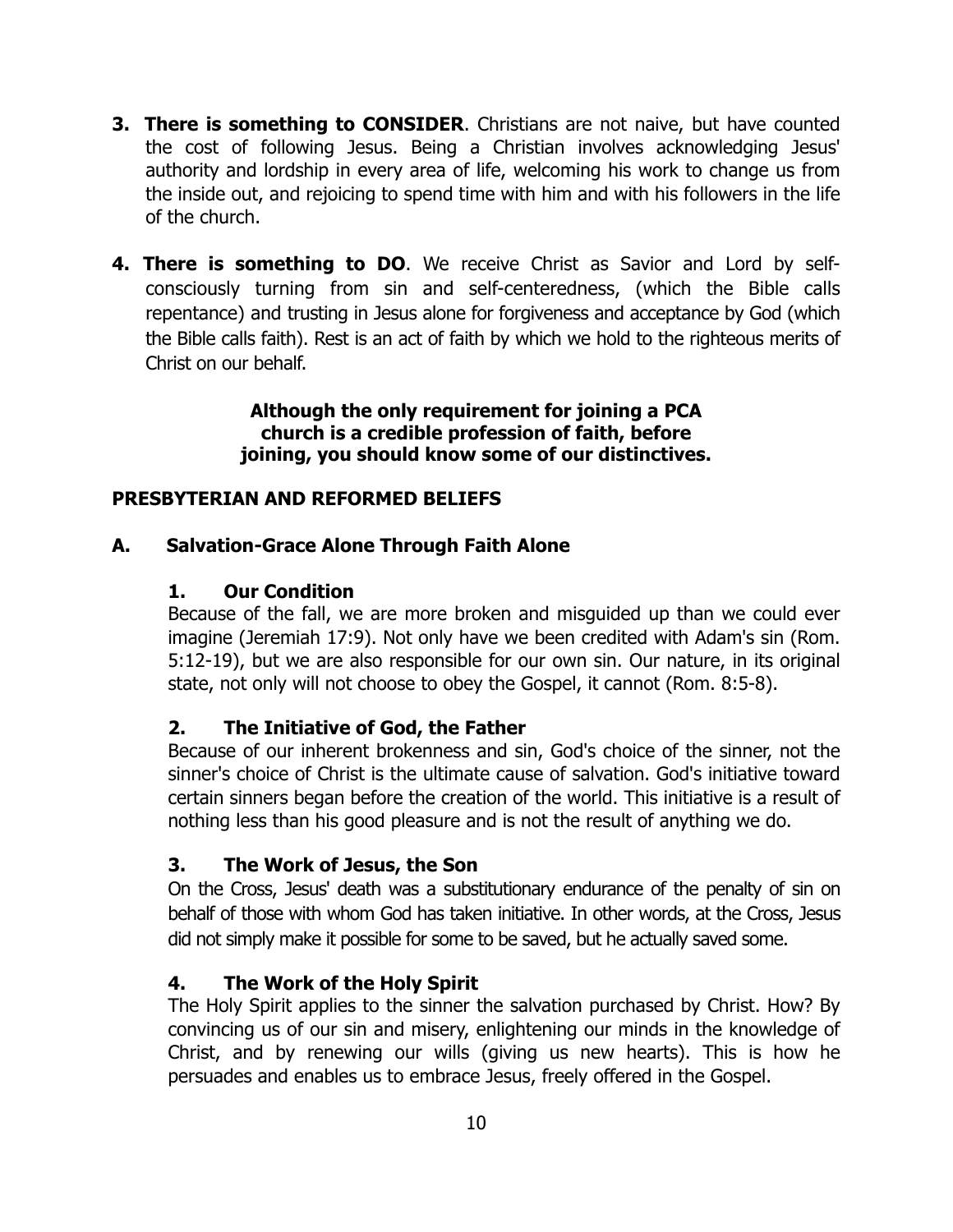#### **5. The Promise of the Gospel**

He who began a good work in you will be faithful to complete it (Phil. 1:6). This means that all those who by God's strength and initiative have trusted Christ will persevere to the end. In other words, if God has embraced you, he'll never let you go. How do I know he has embraced me? I have embraced him by faith.

#### **B. A Covenantal Perspective**

Covenant theology views all of Scripture as an unfolding covenant relationship between God and His people in which God's dealing with them since the fall is based consistently throughout on grace. Old Testament saints were saved by' grace through faith, just as New Testament believers.

Furthermore, there is continuity between Old Testament Israel and the Church of the New Testament. There is one covenant of grace expressed in two administrations. There is one people of God consisting of both Old and New Testament believers. (See Gal. 3:1-29, 6:15; Matt. 21:31-45; John 15:16; Acts 15:15-18; Rom. 8:23-28, 11:17-20; I Pet. 2:9)

## **C. The Sacraments**

## **1. Infant baptism**

In God's dealings (covenant promises) with humans the children of his followers have always been included in the people of God, most Christians believe that the infant children of Christians are to be baptized. We do not believe that baptism automatically saves anyone, whether infant or adult.

#### **2. Modes of baptism**

The "official" position of the Presbyterian Church in America is that baptism is by sprinkling or pouring and not necessary by immersion.

Presbyterians believe that putting water on the person, rather than putting the person in water, best symbolizes the meaning of baptism.

# **3. Real Presence of Christ in Lord's Supper**

We believe that in the Lord's Supper, Christ is really present with his people through the Spirit. While no physical changes take place in the bread and wine during the sacrament, those who come in faith have true communion with the living Christ and are blessed and strengthened as they spiritually feed upon the merits of Christ's Sacrifice. The Lord's Supper is a memorial of the finished work of Christ, but it he is also truly present in this celebration of his Body and Blood.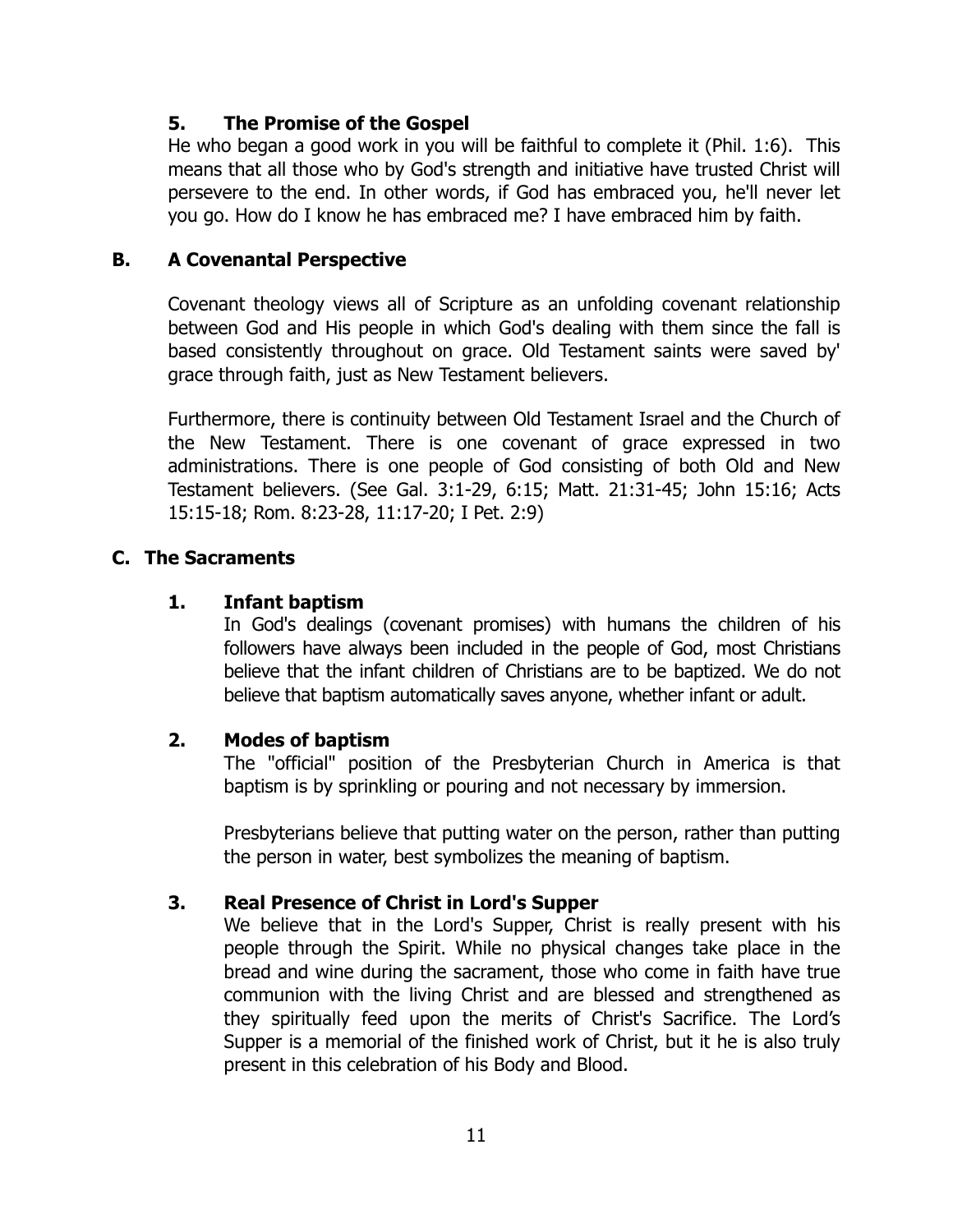#### **D. Charismatic Issues**

#### **The PCA and Christ Church Ventura are not part of what is often called the "charismatic movement."**

- **1.** We believe that direct, verbal revelation from God was completed when the New Testament canon was closed with the death of the last apostle.
- **2.** Therefore, while God may give us extraordinary new insights into his word, this probably should not be called prophecy, and, while some Christians may pray using free vocalization, we think that this is probably not what Paul called "speaking in tongues."
- **3.** We thank God for all members of Christ's body and for the graces his imparts to His people. We seek to equip believers to serve and to employ their gifts for the spiritual benefit of the church, and thus, we confess our need for the Holy Spirit.

## **THE BOTTOM LINE:**

## **Christ Church Ventura is committed to Catholic doctrine.**

By catholic, of course, we are not referring to the Roman Catholic Church, but to the original meaning of the term, which is "according to the whole" or "universal." In other words, we hold to those basic teachings which have been believed and proclaimed by all Christian churches throughout history. Those teachings are expressed in the Apostles', Nicene, and Athanasian Creeds. Those three basic teachings are (a) the Trinity (one God in three persons—Father, Son, and Holy Spirit), (b) the Incarnation (that Jesus Christ is both God and man), and (c) the Atonement (that Jesus died on the cross and was raised from the dead in order to save sinners).

#### **Christ Church Ventura is committed to Evangelical doctrine.**

By evangelical we are referring to those doctrines so forcefully reclaimed in the Reformation of the 16th century—that time of revival in which many under-emphasized doctrines were reclaimed. By using the word evangelical, we are also stating that we reject the downplay of these doctrines by some 19th and 20th century "modern" critics. Specifically, we believe that the Scriptures are completely trustworthy, without error, and authoritative for our beliefs and our practices. We believe that salvation comes through God's grace alone, and is received solely by faith in Christ. We believe in the historicity of the biblical miracles, the virgin birth, and the return of the Christ.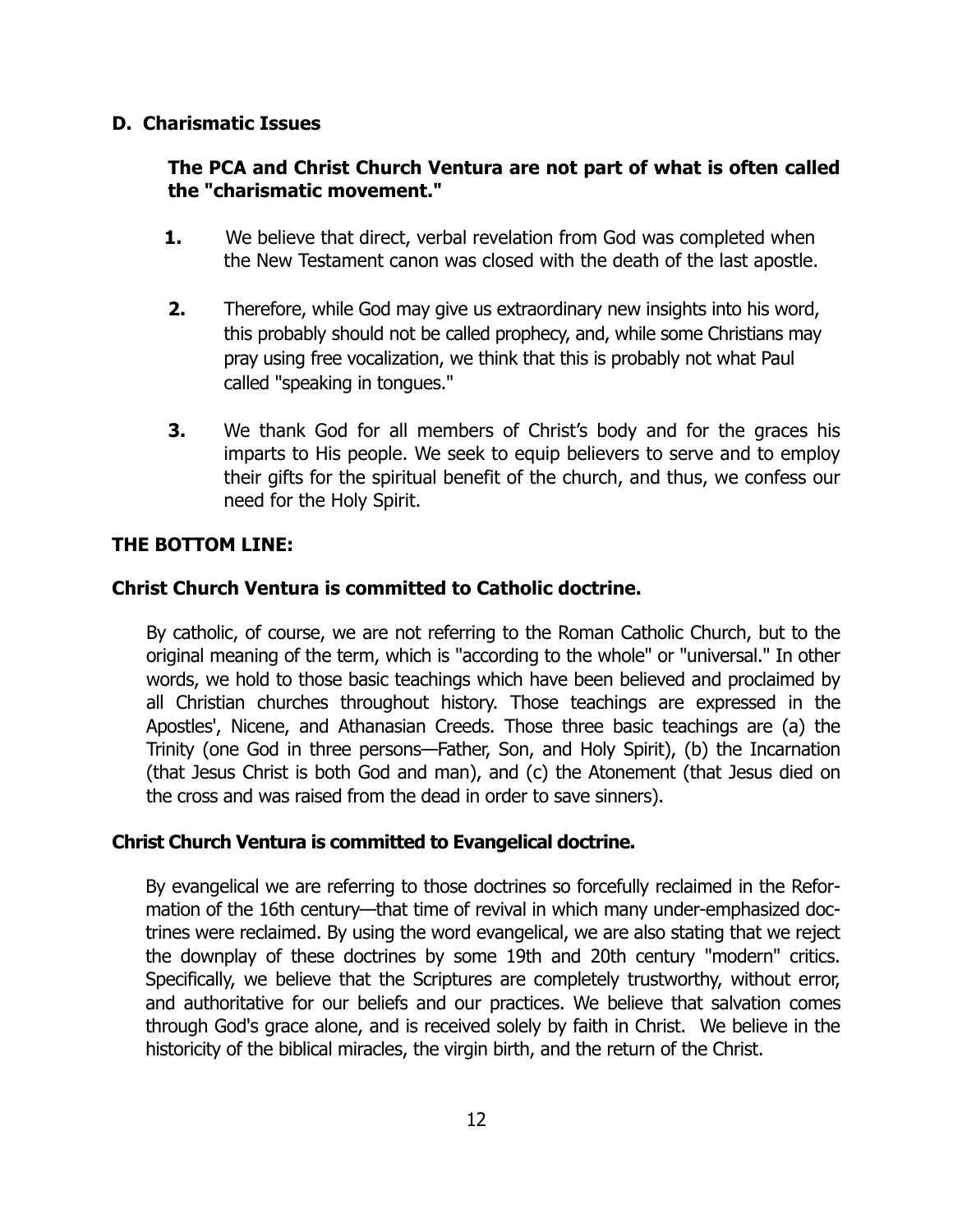## **Christ Church Ventura is committed to Presbyterian doctrine.**

We believe that God is sovereign in all things including salvation and that the sacraments of baptism and the Lord's Supper not only signify but also seal to believers what they represent. We are committed to a Presbyterian system of church government and to practicing the Lordship of Christ over all of life.

# **You don't have to be Presbyterian to be a Presbyterian!**

In other words, you don't have to know every point of Reformed theology or Presbyterian government in order to join Christ Church Ventura. You do have to enter God's kingdom through faith in the person and work of Jesus Christ. Entering the kingdom, of course, assumes that a person is also willing to live out the kingdom's values, which points to Promise 3.

# **B. PROMISE 3: LIVING THE KINGDOM**

## **3. Do you now resolve and promise, in humble reliance upon the grace of the Holy Spirit, that you will endeavor to live as becomes a follower of Christ?**

At times, Christians have acted as if believing the above is the way to become a Christian and that once you're a Christian, it's all up to you. Actually, it's only as we day-by-day embrace the gospel that we truly begin to grow. In order to grow spiritually and experience on-going personal renewal, the Christian must be continually centered on the gospel, reminding himself or herself of who he or she is as a child of God. Problems arise, usually, when we confuse the following doctrines:

- **1. JUSTIFICATION:** "is the act of God's free grace by which he pardons all our sins and accepts us as righteous in His sight. He does so only because He counts the righteousness of Christ as ours. Justification is received by faith alone."
- **2. SANCTIFICATION:** "is the work of God's free grace by which our whole person is made new in the image of God, and we are made more and more able to become dead to sin and alive to righteousness." Sanctification also comes by faith alone!

# **GOSPEL DISCIPLINES:**

# **Dynamics & Disciplines: Keeping the Balance**

It is true that at times the church has so emphasized the importance of disciplines in spiritual growth that the gospel has been eclipsed. This is unfortunate. When we meditate on who we are in Christ and on what God has done for us in Christ, we are motivated to pray, to study the Bible, to worship, to give, and to tell others about Jesus. All of this is done out of heartfelt thanksgiving for God's mercy and grace.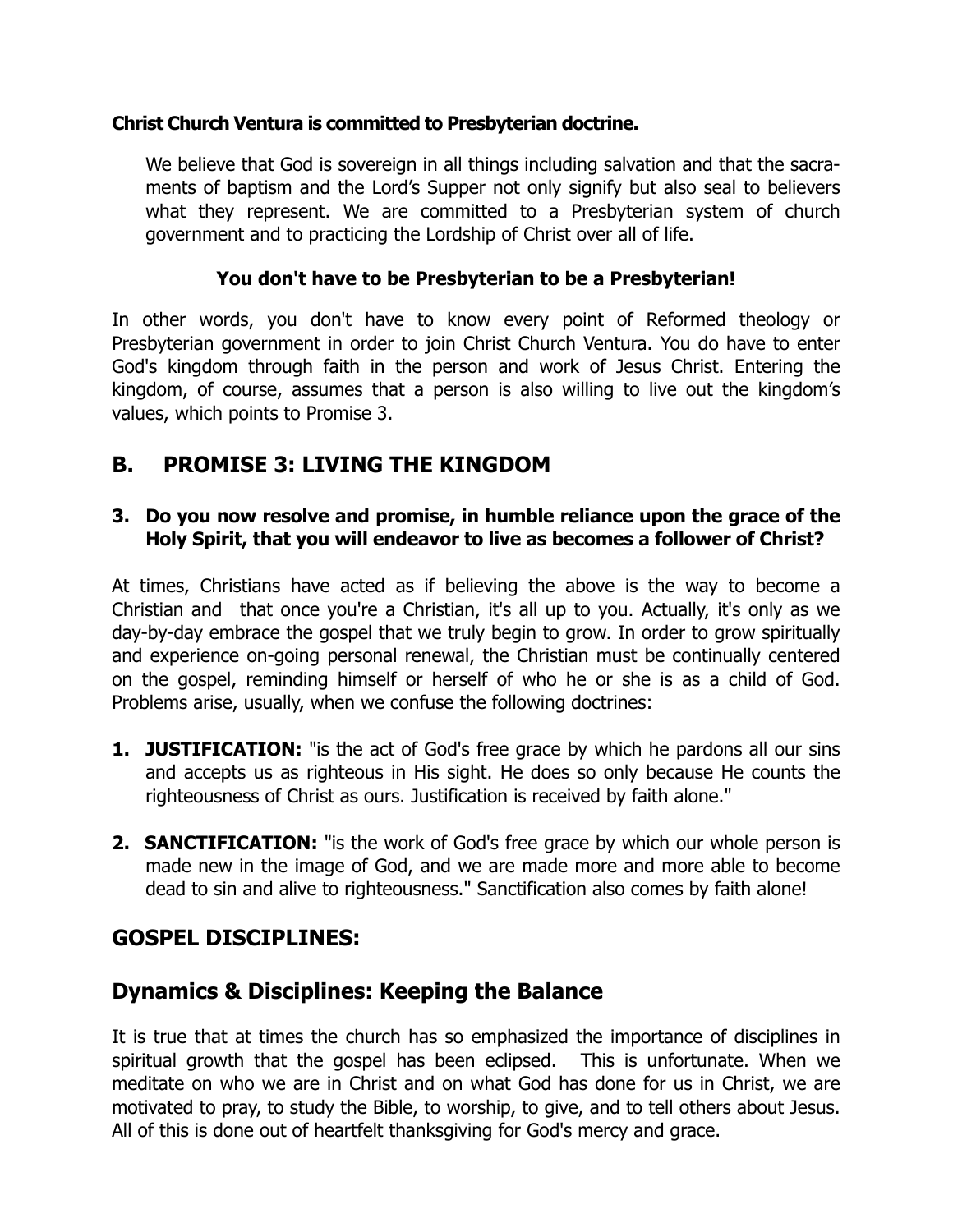However, the work of sanctification is not complete in any of our lives! Consequently, we don't always express our gratitude as we should. Certain disciplines are essential for spiritual growth. We must have holy habits!

#### **A focus on the disciplines without grace leads to legalism, but a focus on grace without the disciplines leads to laziness. We need both grace and discipline!**

# **Basic Spiritual Disciplines**

Traditionally, the church has taught that there are three means of grace, that is, three primary avenues that God uses to cause us to grow spiritually. These could be named and numbered differently, but the basic ingredients would be the same.

# **1. The Word of God**

We grow spiritually as we read, study, and meditate upon the Holy Scriptures. Here are some examples of how we can make the Bible a bigger part of our lives:

- Personal reading, study, memorization, and meditation;
- Studying the Bible in small groups;
- Hearing preaching and teaching of the Scriptures by those who have been gifted for and called to this ministry;
- God's Word is also a means of grace to you when you share it with others. Proclaiming Christ to others is a real boost to your spiritual growth. And, when you encourage a fellow Christian from the Scriptures, he or she will not be the only one who grows.

# **2. Prayer**

The second principal means of spiritual growth is spending time with God in prayer, which takes many forms:

- Private prayer, as part of a time set apart for prayer and Bible study;
- Prayer with others, one-on-one or in small groups;
- Prayers in public worship, whether led, sung, written, responsive, in litanies, etc.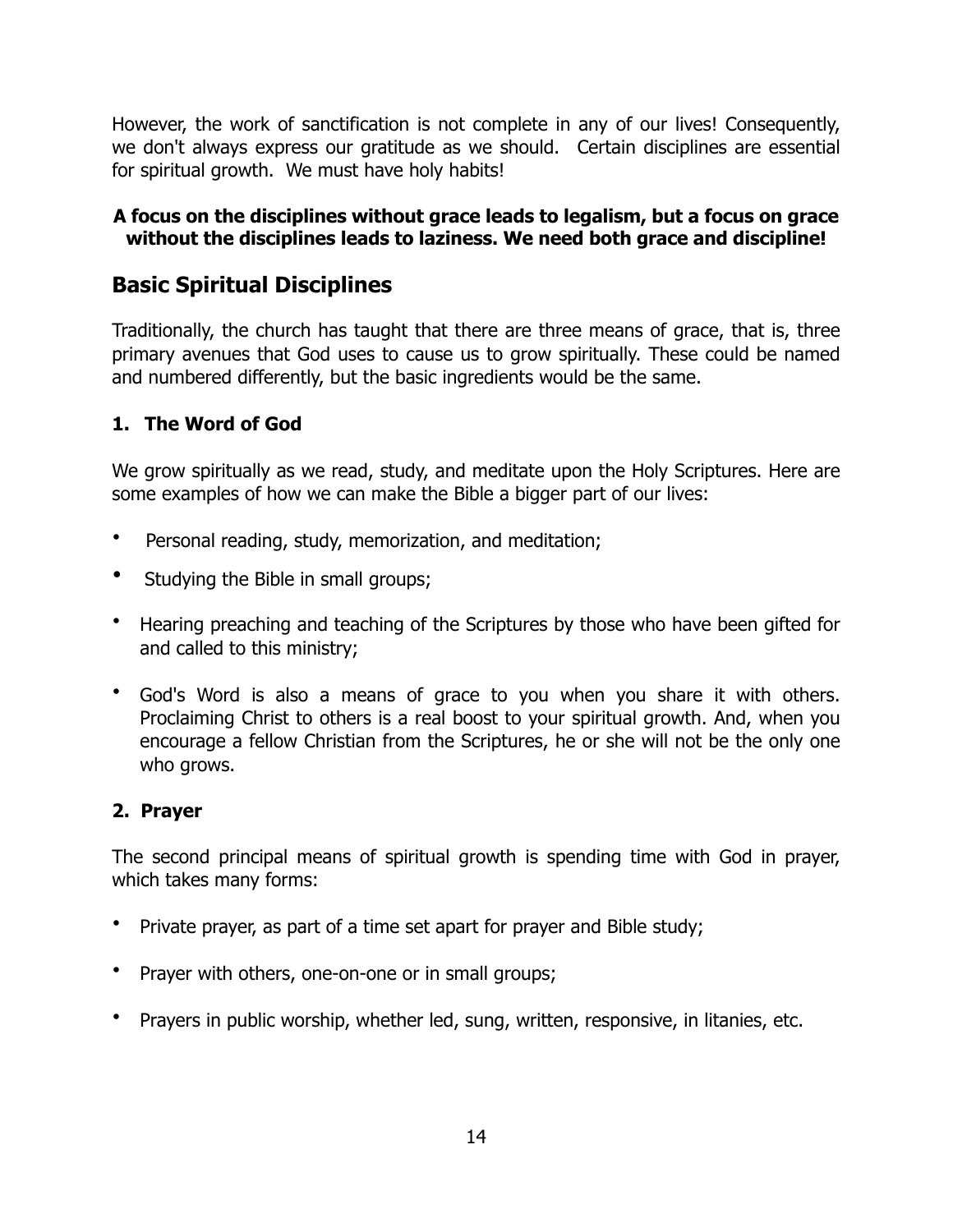## **3. The Sacraments**

#### **a.** Baptism. How does baptism help you grow?

- First, the Scriptures teach that God blesses those who are rightly baptized.
- Second, we grow when we practice what the Puritans called "improving one's baptism." (See Romans 6:1ff.) We are to remember and meditate upon all that God has done for us in uniting us to Christ, signified in baptism. It's a way of preaching the gospel to yourself!

## **b. Lord's Supper.**

- When Again, this is not a private ceremony, but one done in and with the church. This sacrament is the central act of Christian worship, and a chief way in which we grow spiritually.
- When you receive Communion, Christ feeds you with himself, deepening your union with him. Just as bread and wine strengthens and refreshes us physically, so the Lord's Supper strengthens and refreshes us spiritually.
- Communion is also a time to examine your life, confess your sins, celebrate the gospel, and preach it to yourself again. (See 1 Corinthians 11:7ff.)

These three—**the Word, prayer, and the sacraments**—are the primary means of grace, and, in gratitude for the gospel, we grow spiritually when we make disciplined use of these means. Note that the Bible teaches two basic patterns of spiritual disciplines:

- **1.** Basic to the Christian life is the weekly pattern of using the means of grace in the context of worship on the Lord's Day. (Acts 20:7; Hebrews 10:25)
- **2.** The Bible also teaches the vital importance of a daily pattern of private prayer and Bible study. (See Daniel 6:10).

# **Gospel Lifestyles**

There is no better summary of the lifestyle to which God calls us as Christians than the Ten Commandments. Why commands? Because two truths are expressed in God's law:

- **1.** God's law expresses his character. It tells what he is like, what he loves and hates.
- **2.** Since we are created in God's image, we can only find fulfillment in a life centered on him, a life of law-keeping.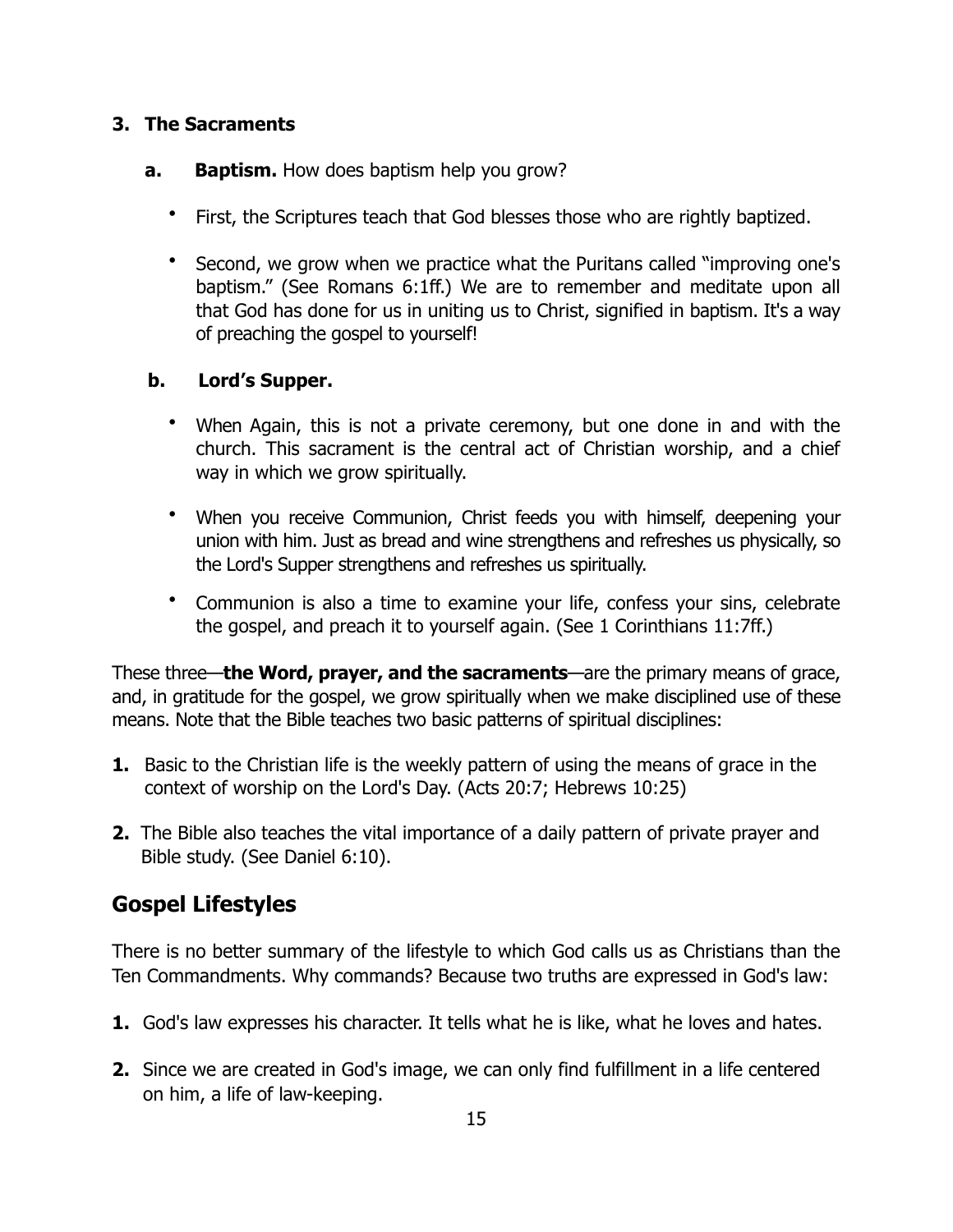The law expresses that for which we were both created and redeemed. "Love does no wrong to a neighbor; therefore love is the fulfilling of the law" (Romans 13:10).

#### **How do you reconcile law & gospel?**

The Ten Commandments begin with expressing the good news; God says, "I am the LORD your God, who brought you out of the land of Egypt, out of the house of slavery." Christianity does not say, "Obey these laws in order to earn your salvation," but rather "Obey these laws in thanksgiving for the fact that you have already received your salvation." Jesus Christ has rescued us from slavery to sin; we respond with grateful obedience.

#### **How do you reconcile law & love?**

Love is blind, and needs the law for its eyes. The law shows us how to love God and our neighbor (Matt. 22:34-40; 1 John 5:3). Jesus did not destroy, but "fulfilled" the law. He emphasized its positive demands and brought it to its ultimate fruition (Matt. 5:17).

# **APPLYING GOD'S LAW TO LIFE TODAY (Exodus 20:1-17)**

#### **1. "You shall have no other gods before me." (v. 3)**

God comes first—nothing else, not power, pleasure, possessions, relationships, sex, or money. God is to be our chief priority as well as our chief delight. Your "greatest good" is not personal freedom but, in the words of the Shorter Catechism, 'to glorify God and to enjoy him forever.'

#### **2. "You shall not make for yourself an idol." (v. 4)**

Don't imagine God to be like yourself or lower. Love God as he has revealed himself. Worship and serve God only in the way the Scriptures teach.

#### **3. "You shall not misuse the name of the LORD your God." (v. 7)**

Be serious about God. Treat his name with reverence and honor him with your thoughts and with your language. Realize that his honor is at stake in everything you do. When you encounter untruths about God, guard his reputation by standing up for the truth.

#### **4. "Remember the Sabbath day by keeping it holy." (v. 8)**

Never do the "work of sin" or assume that you can earn your salvation by doing good works, but rest in the salvation won by Christ. Treat all time as "God's time," and invest it wisely for his kingdom. Set apart time for rest (which is what "Sabbath" means) and worship, especially on the Lord's Day.

#### **5. "Honor your father and your mother." (v. 12)**

Treat your parents and all those in authority with proper love and respect.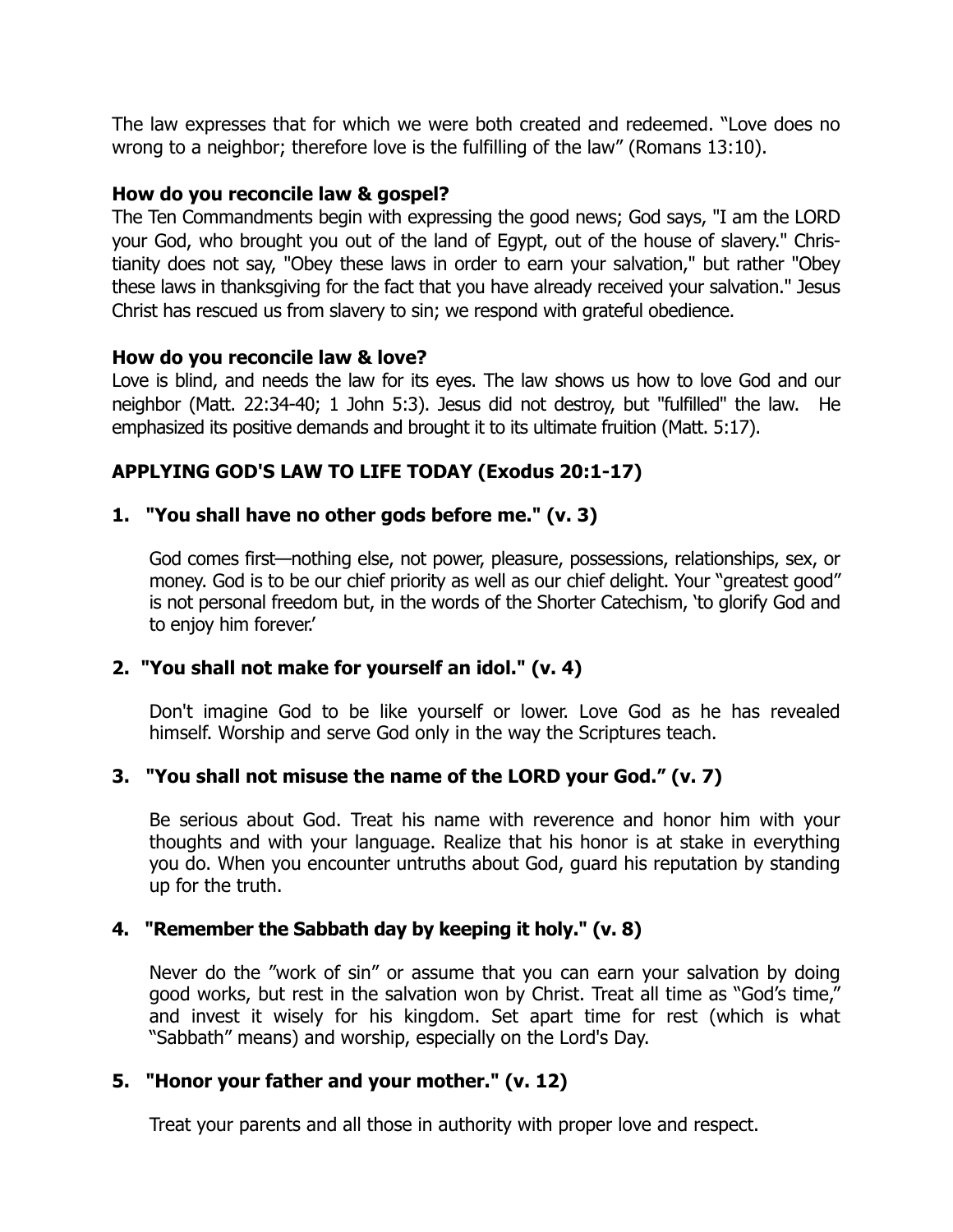#### **6. "You shall not murder." (v. 13)**

Human life is sacred. You are not to be a person of malice, cruelty, violence, or revenge. You should struggle for the oppressed—both before they are born and after they are born (standing against homelessness, hunger, poverty, racism, suicide, abortion and euthanasia). You should seek to love your neighbor as yourself in all situations.

#### **7. "You shall not commit adultery." (v. 14)**

Sex is sacred. You are to honor it as God created it—an act of intimacy, love, communication, and (sometimes) procreation between a man and a woman within the covenant of marriage. Other expressions of sexuality do violence to us as humans. Christian couples should see sex as a positive command to seek to serve, please, and fully give themselves to one another.

#### **8. "You shall not steal." (v. 15)**

Martin Luther said, "Love to your neighbor requires you to hold sacred not only his person (6th commandment) and his marriage (7th commandment), but also his property and his due." You are to be impeccably honest. You are not to steal time from your employer or cheat on your taxes. You should pay your debts and use your money for the relief of the poor and the advance of the kingdom.

#### **9. "You shall not give false testimony against your neighbor." (v. 16)**

Truth is sacred. You are never to be insincere. You are never to gossip, lie, or put a spin on things that distorts reality or does your neighbor harm. You should always speak the truth in love, and speak up for your neighbor's good. You should be a peacemaker and always be zealous for your neighbor's reputation. Without being naive, you should always put the best possible construction on things.

#### **10. "You shall not covet..." (v. 17)**

Be content. Don't lust for more than you have or for what others have. Don't worry or be anxious, but delight in the love of Christ, and seek his kingdom and righteousness. Be thankful for all God's providences in your life.

#### **NOW YOU KNOW WHY WE REALLY NEED THE GOSPEL SO DESPERATELY!**

# **C. PROMISE 4: SUPPORTING AND SERVING THE KINGDOM**

**4. Do you promise to support the church in its worship and work to the best of your ability?**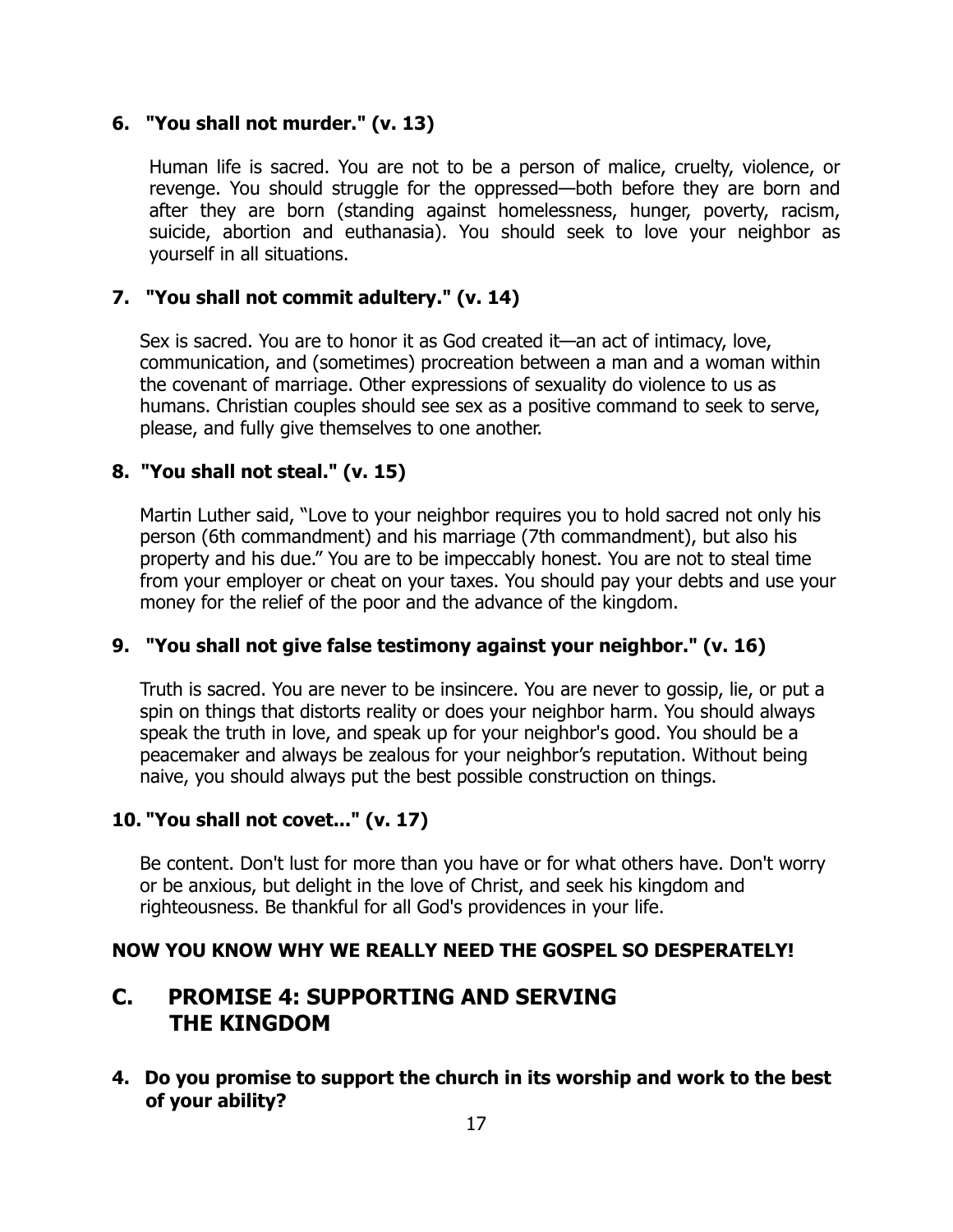# **Practical Expectations of Membership**

How do you grow into active membership at Christ Church Ventura, fleshing out your promise to "support the Church"? What does God intend for his people to do as a part of his Church? There is a proper balance between active involvement and overcommitment. On one hand, our ministry activity should not become a barrier to living a God-honoring life.

On the other hand, our "life" should not hinder us from having a God-honoring ministry. Therefore, we hope to see all of our members involved in at least the following areas:

# **1. Daily walk with God**

Regular, daily use of the "means of grace" - Bible reading and prayer methodically for your own spiritual growth. (See Mark 1:3)

# **2. Weekly worship with the people of God**

 Be consistent in attendance and participation (See Hebrews 10:24-25)

# **3. Membership in a Community Group**

Community Groups are the main way that pastoral care occurs at Christ Church Ventura. For your own spiritual growth as well as others, you need to belong to a group. (See Ephesians 4:15-16)

# **4. Ministry involvement**

Besides attending worship and a Community Group each member should find at least one way to minister to others. Use your gifts! (See I Peter 4:10-11)

# **5. Stewardship of finances through tithes and gifts**

(See Malachi 3:8-10; I Corinthians 16:1-2)

# **6. Bring and include new people**

Let the gospel overflow from your life into the lives of those around youat home, at work, in your circle of friends. Help those whom you bring to Christ Church Ventura to be able to connect into the life of the church. (See Acts 2:41-47)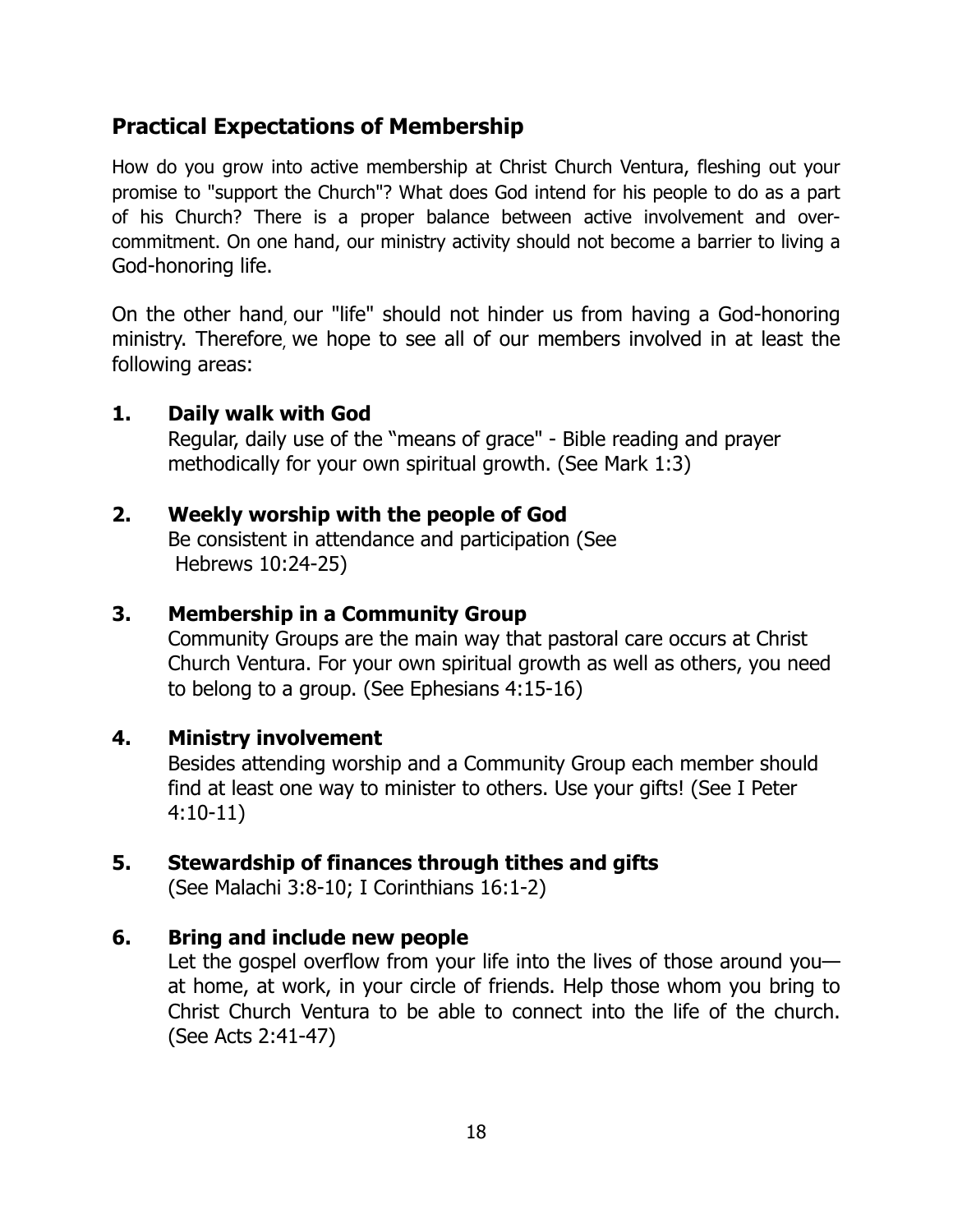# **Stewardship**

Supporting the worship and work of the church to the best of your ability is one of the member vows. While this certainly includes much more than money, it does not include less.

# **Basic contours for giving to God's kingdom work**

# **1. Giving must be in significant proportions.**

- Three biblical guidelines:
- The guideline of the tithe. In the Old Testament believers were required to give a tenth of their income to the support of the ministry and the needs of the poor. While the New Testament does not command believers to keep this requirement today, neither does it teach and encourage us to give less. Thus the tithe (10%) is a kind of minimum guideline for giving.
- The guideline of sacrifice. The Apostle Paul says of the Macedonians, "they gave as much as they were able and even beyond their ability" (2 Cor. 8:3). That means they gave until it meant a sacrifice in their lifestyle.
- The guideline of ability. Christians are to give "according to their ability" (Acts 11:29). There are seasons to economic life, and we all have economic responsibilities to our families and to our debts. In many cases, good planning is necessary in order gradually to move our giving into biblical proportions while still meeting personal and legal financial obligations.

# **2. Giving must be a joyful response to God's grace.**

Paul asked for money by saying, "I am not commanding you, but I want to test the sincerity of your love by comparing it with the earnestness of others. For you know the grace of our Lord Jesus Christ, that though he was rich, he became poor, so that through his poverty you might become rich" (2 Cor. 8:8-9). What a test!

Paul says that the difference between moralists (those who think that God accepts them because of their goodness) and Christians (those who know they are sinners saved by grace) is that a Christian wants to give as generously as he or she has received. Put starkly, we always give effortlessly to those things that give your life meaning, to your "gods."

# **3. Giving must be systematic and thoughtful.**

Paul directed the Corinthians to set aside a portion of their wealth each week until he came to receive it, in this case for the relief of famine victims in Palestine. (2 Cor. 8:8.) Giving "spontaneously" might express your joyful response to God's grace, but it's not always in biblical proportions. You need a plan, and the church can help with reminders and directions.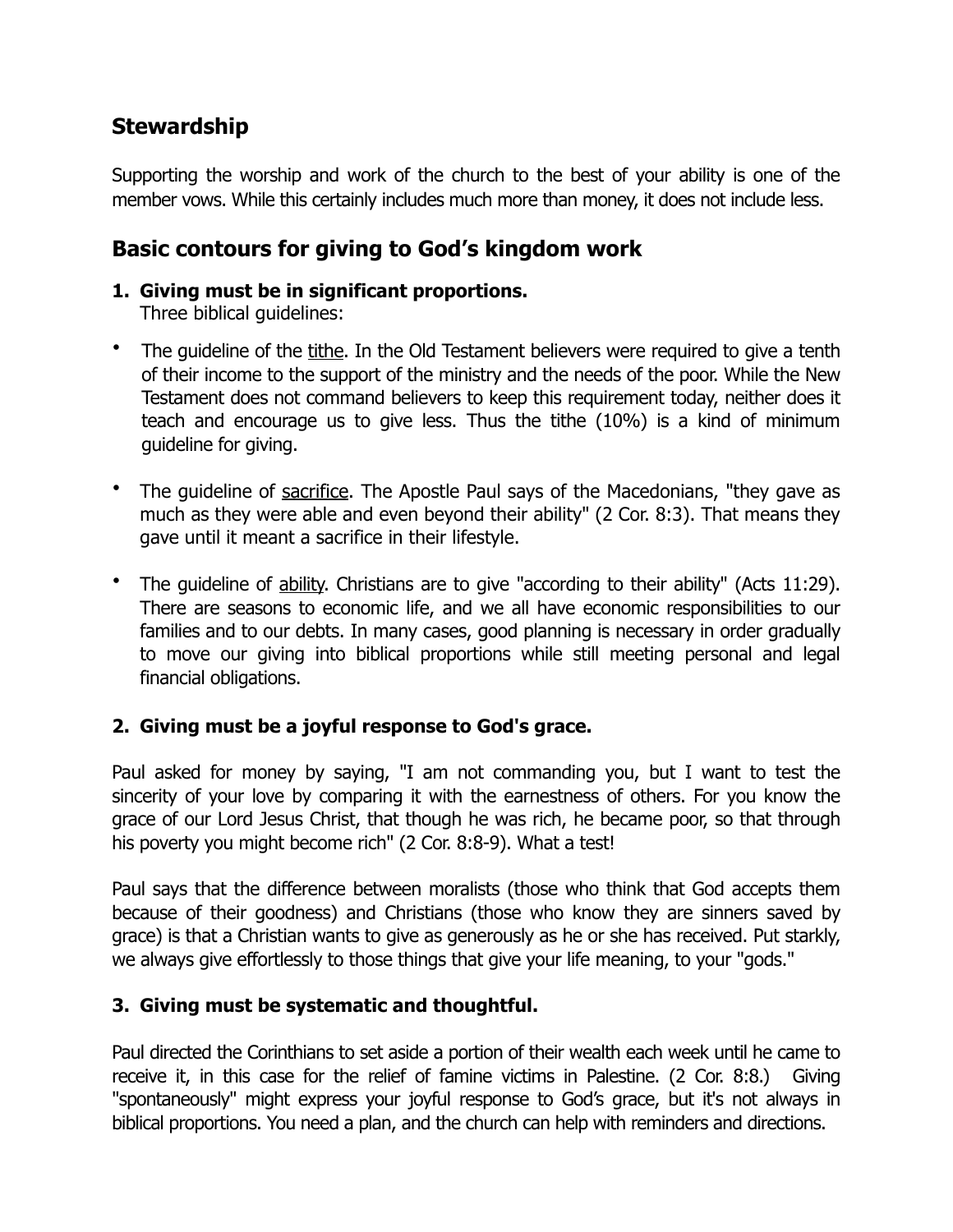# **Here's a plan:**

#### **a. Evaluate your own heart with regard to money.**

What do you most enjoy spending money on? What percentage of your income is going to (1) God's kingdom (your church, other Christian ministries) and (2) to help those in need (outside your family)? Read Matt. 6:19-34; 1 Tim. 6:6-10; 2 Cor. 8:1-5; 9:6-15. Do you need to adjust your giving in light of biblical values, in terms of eternal investments?

#### **b. Evaluate the use of your "non-liquid" resources.**

A good spiritual exercise is to assess your long term investments. Do you need to adjust your giving in light of biblical values, in order to better invest in eternal realities?

## **c. Do you have a regular plan for giving?**

First, decide what percentage of your income you will give to the Lord's work this year. Then ask yourself if this is sacrificial and, on the other hand, if this is responsible. Last, whenever money comes in, set aside the Lord's portion first, with the understanding that it is his, not yours.

# **d. Prayerfully distribute money to Christian causes.**

Hopefully, your church is your primary avenue of spiritual growth, and giving to your home church will be a first priority. But there are churches, missionaries, and other ministries that are worthy of support as well.

# **D. PROMISE 5: SUBMISSION IN THE KINGDOM**

## **5. Do you submit yourself to the government and discipline of the church, promising to study its purity and peace?**

# **The Concept of Church Membership**

People often ask, "Why do we emphasize membership?" "Where is that in the Bible?" The answer is actually simple. On one hand, the phrase "church membership" is not used in the New Testament. On the other hand, the concept is presupposed on almost every page! The reason for this is simple: there is no such thing as community without a covenantal commitment.

While we believe membership is important, there will be no pressure to join. We welcome your involvement with Christ Church Ventura, without becoming a member. You may want to wait and see how our church develops. But we do hope you will prayerfully consider membership eventually. Do not join unless you are ready to be committed!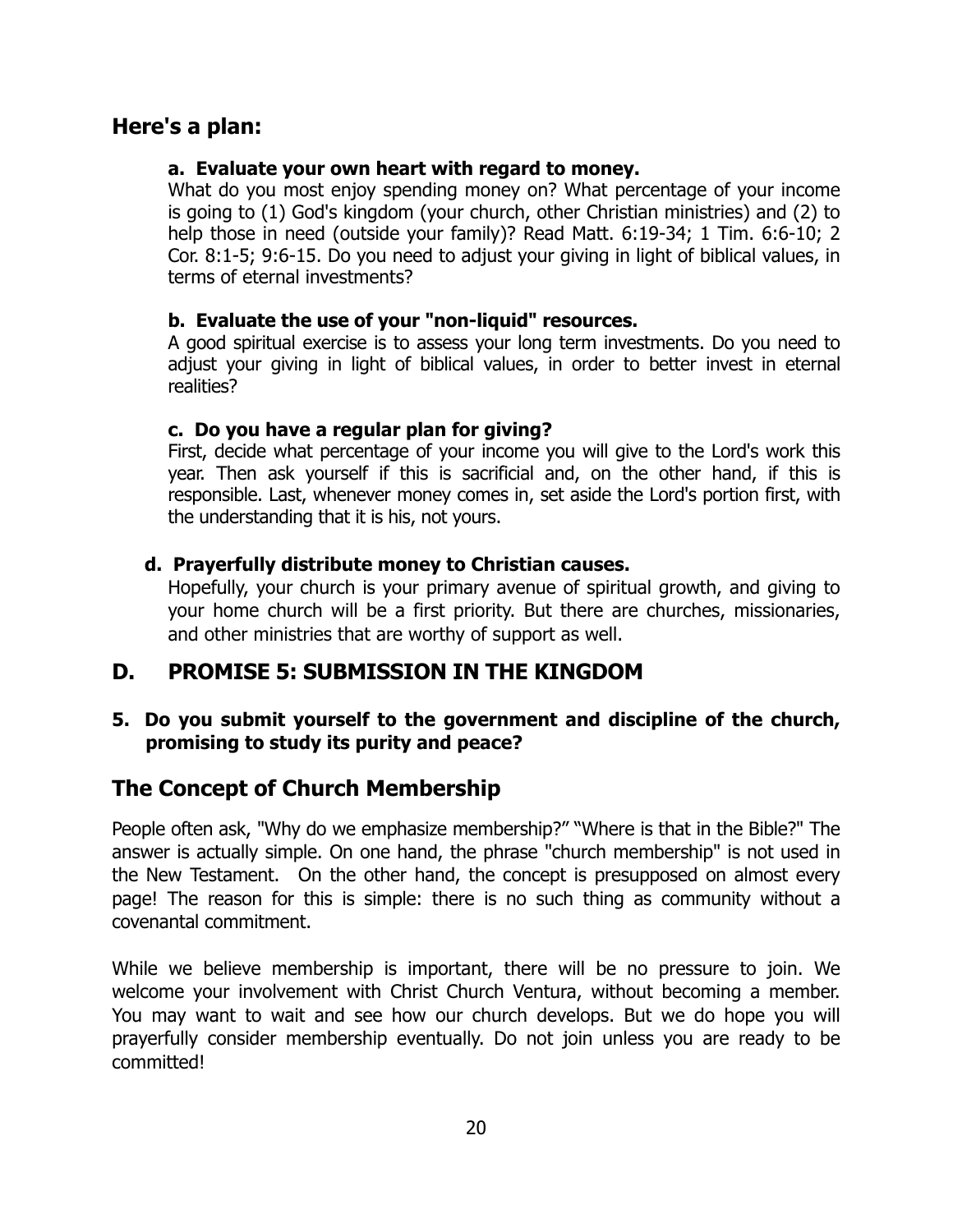# **The Benefits of Membership**

Of course, many of the benefits of a vital church are available to anyone who attends, but there is a rationale for membership:

- **1.** Members have the benefit of accountability to the elders, the spiritual leaders. Hebrews 13:17 teaches us to "obey your leaders and submit to them, for they are keeping watch over your souls." The command presupposes that you are in a covenantal relationship with certain leaders. Those who say, "I am accountable only to God" are not only in disobedience to Scripture, they are placing themselves in great spiritual danger.
- **2.** Members have the benefit of church power to shape the ministries of the congregation. It is members who choose officers who, in turn, guide the direction of the congregation. Officers are elected (Acts 6:1-6), by "the people".
- **3.** Formal membership entitles you to voting rights within the government of our church. While congregational meetings are usually open to anyone who wishes to attend, only members may pass resolutions, vote for changes to the by-laws or nominate and elect the officers.
- **4.** Membership privileges may also include priority in pastoral and private counseling, church ceremonies, such as weddings, and opportunities to lead church ministries and serve as church officers. Members may have their infant children baptized into the covenant family as well.

# **THE PRESBYTERIAN CHURCH IN AMERICA**

# **A. History and Overview**

- **1.** The Presbyterian Church in America (PCA) was founded in 1973 by a group of evangelical churches leaving the Presbyterian Church in the United States (PCUS), commonly called the Southern Presbyterian Church. The PCA left because of their concern that the PCUS was abandoning its orthodox and evangelical witness.
- **2.** While the PCA is strongest in the South, it has spread all over the US and into Canada. In 1982, the Reformed Presbyterian Church, Evangelical Synod (RPCES) joined the PCA (Trivia: Theologian, Francis Schaeffer was part of this move.)
- **3.** Because of a very aggressive church planting strategy, the PCA is one of the fastest growing denominations in the United States.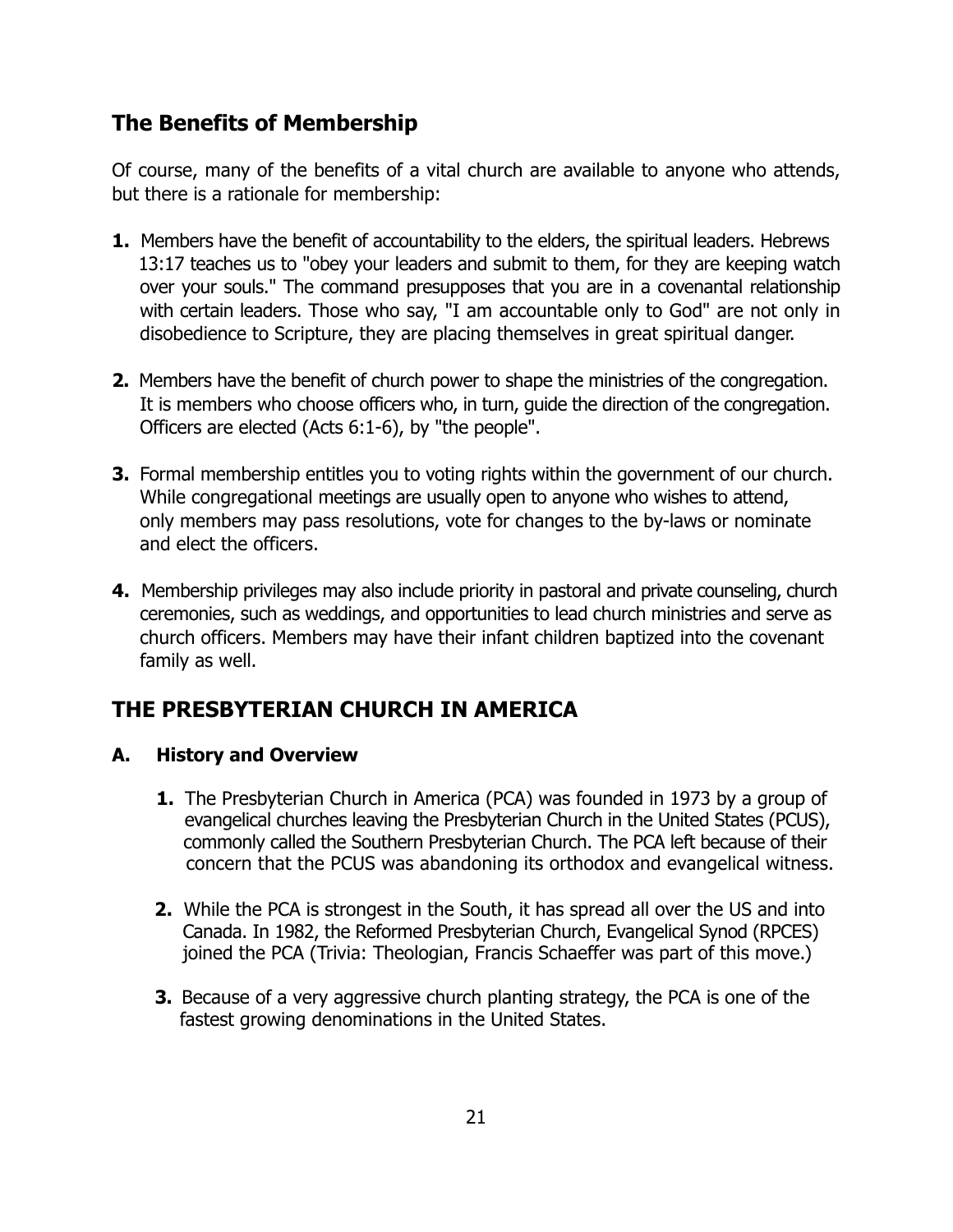#### **B. Organization and Government**

- **1.** Elders govern Presbyterian churches. The Greek word for elder is "presbuteros". For the sake of convenience, these ordained ministers in the PCA are called "teaching elders." Those elders nominated and elected from within the local church body are called "ruling elders." Much like the Roman Catholic Church and many other evangelical denominations, the PCA does not ordain women to the office of elder.
- **2.** These elders meet at various levels, called "courts."
	- **a.** Elders govern the local church body. This meeting of the elders is called the **Session**.
	- **b.** A regional church body is also governed by elders—all the ministers in the region and ruling elders representing each congregation in the region. This body is known as the **Presbytery**.
	- **c.** The national church body the entire PCA- is also governed by elders, this court is called the **General Assembly**.
- **3.** PCA churches also ordain deacons, whose primary job is to oversee the ministry to the poor and needy, and to assist the elders in various ways.
- **4.** While church members do not necessarily have to agree with the doctrines of the Reformed faith as they are set out in the Westminster Confession and Catechisms, elders and deacons must understand and subscribe to these teachings.

# **Presbyterian Church Government**

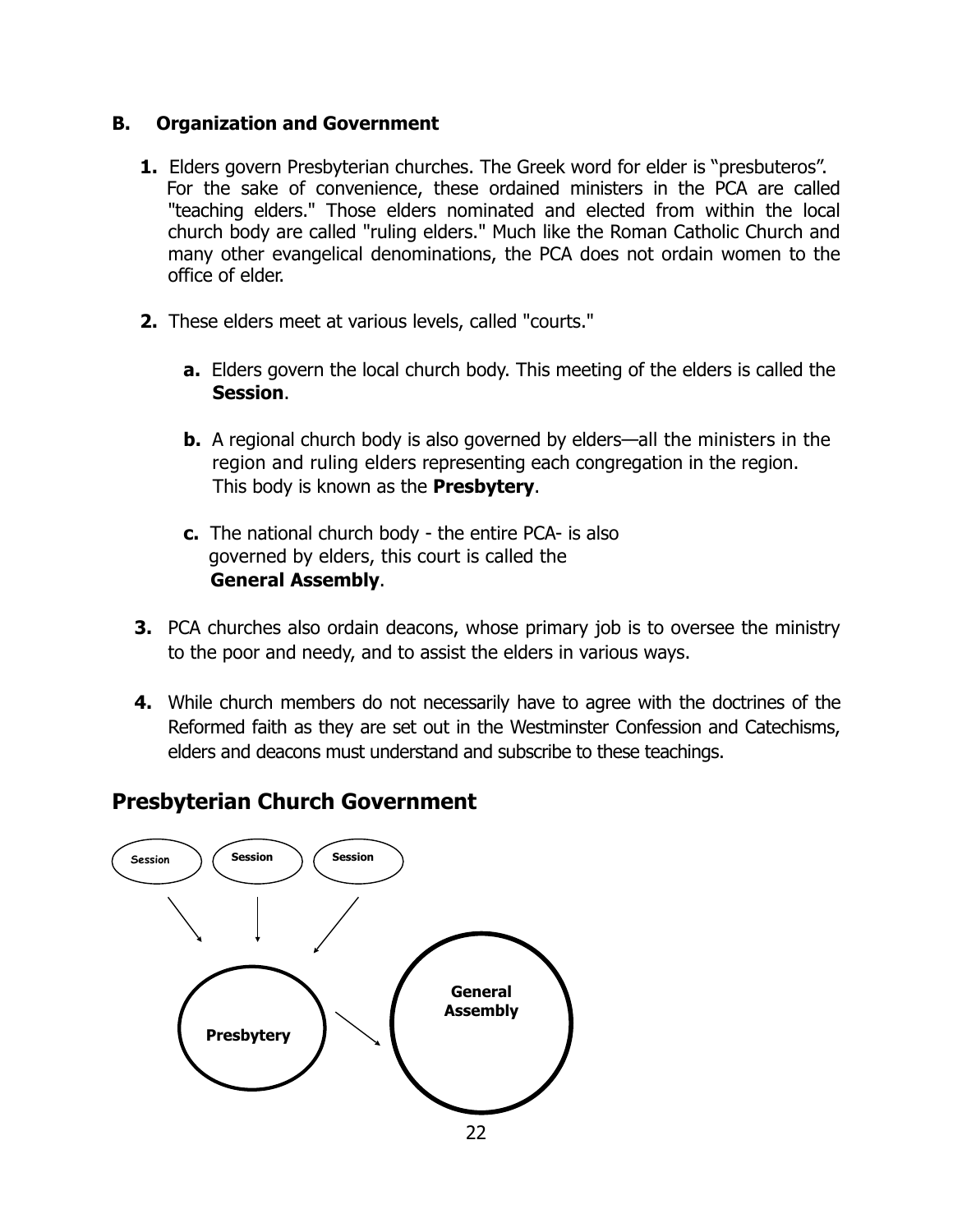# **The Church & Discipline**

One of the marks of a "true" church is discipline, which has as its end the restoration of a sinner. In other words, if a member is involved in some habitual, grievous sin (for example: adultery) and refuses to repent, it is the responsibility of the church to intervene with "discipline." This can take many forms ranging from a simple rebuke to, God forbid, excommunication. However, at any point, if the person repents and desires to be restored, they will be received with open arms.

In Matthew 18:15-17, Jesus clearly teaches the process for confronting sin and conducting church discipline:

**<sup>15</sup>**"If your brother sins against you, go and tell him his fault, between you and him alone. If he listens to you, you have gained your brother. **16** But if he does not listen, take one or two others along with you, that every charge may be established by the evidence of two or three witnesses. **17** If he refuses to listen to them, tell it to the church. And if he refuses to listen even to the church, let him be to you as a Gentile and a tax collector. **18** Truly, I say to you, whatever you bind on earth shall be bound in heaven, and whatever you loose on earth shall be loosed in heaven." (ESV)

#### **Most problems in every church are simply a result of failing to follow this process. The fact that we are sinners makes the need for this regular process inevitable.**

# **Becoming a Member of Christ Church Ventura**

Membership in Christ Church Ventura means that you have committed yourself to our family of believers and that you have agreed to participate as fully as you are able in the life, ministry, and government of our church.

#### **1. The Membership Seminar**

This INTRODUCTION TO CHRIST CHURCH VENTURA seminar is the first step in that process, although it in no way obligates you to become a member.

#### **2. The Membership Interview**

After the seminar, we can scheduled block interview times at which point you will meet with the pastor and one or more of our elders. Generally, these meetings last about 30 minutes and are designed to allow us to get to know you better, to hear how you came to be a Christian, what God is doing in your life, and to allow you to ask any questions you might have about the church. The pastor or leader will ask you to give assent to the five membership vows.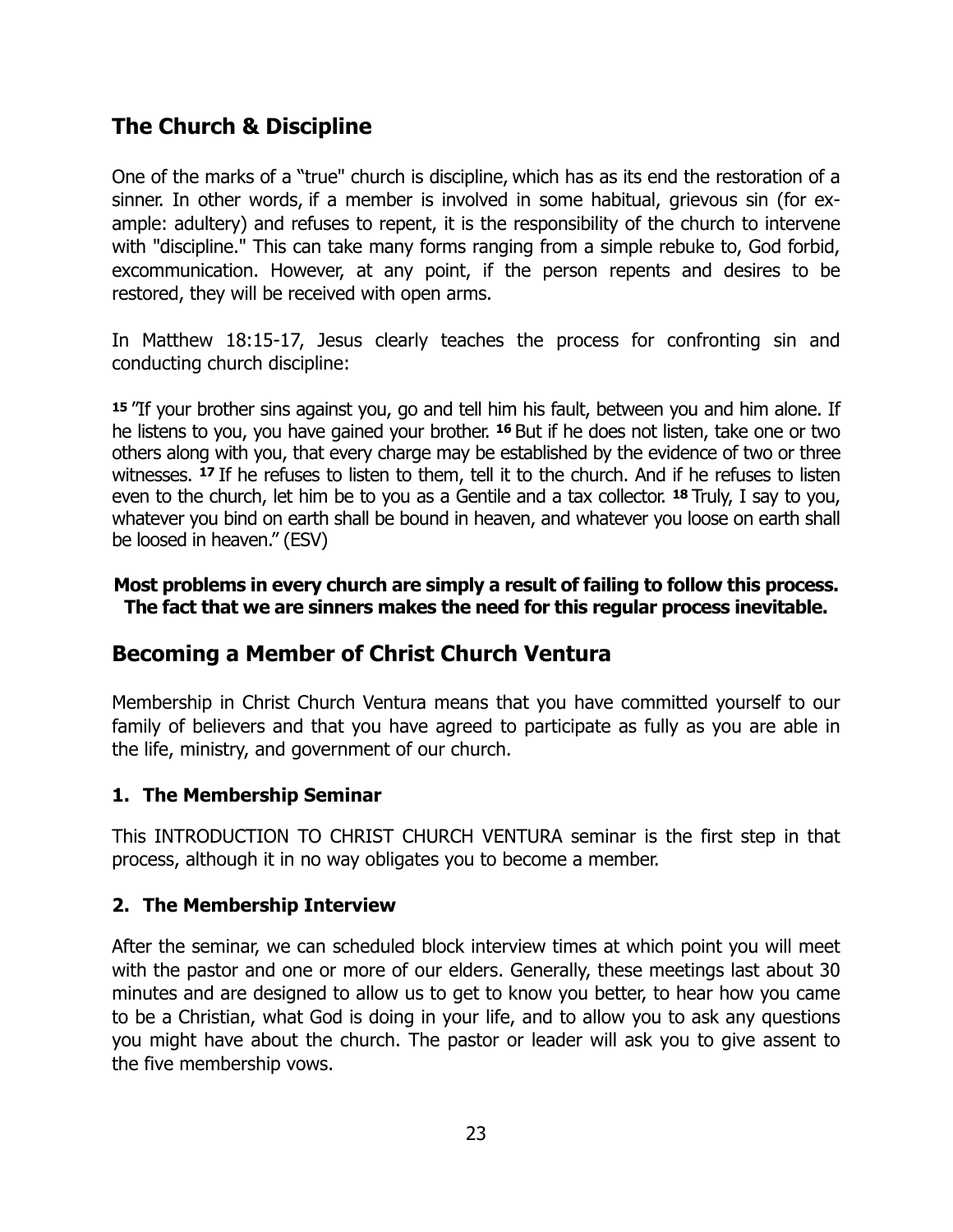#### **3. Reception**

First, following the interview, members of the church session will meet officially to welcome new members into the church. Then, at a Sunday worship service, you will be asked to come forward and affirm publicly the five membership promises before the congregation. Those who have not been baptized will remain up front for baptism while the other new members go back to their seats. This will be your official public reception into Christ Church Ventura.

#### **4. Baptism**

If you have never been baptized, and are making your first public profession of faith, we would be honored to baptize you during the worship service. Let the pastor know during your interview and we will schedule your baptism (or for parents an infant baptism). On the date of your baptism, please arrive 15 minutes before the service to meet with the pastor.

# **THE CITY OF GOD AND VISION FOR THE VENTURA COMMUNITY**

#### **1. The City of God is defined by worship and is filled with people from every tribe, tongue, and nation. (Revelation 5:9-14; 7:9-11)**

Our dream is that Ventura County would become more and more defined by the worship of the triune God. Our prayer is that our church would be a catalyst and continual agent in the transformation of our community by drawing people of every description to saving faith. Our vision is for Christ Church Ventura to serve as a sanctuary, gathering and equipping believers, as well as a mission, sending glad-hearted, God-intoxicated worshipers into Ventura County with the "good news" of Jesus Christ.

#### **2. In the City of God, the renewing presence of Jesus Christ permeates every aspect of society. (Revelation 21:1-5, 22-27)**

We envision so many believers in Ventura County, that the presence of Jesus Christ is felt in every aspect of our community. We long to see people of every stripe in our community forgiven, set free, and renewed by the gospel. We also envision business professionals, service people, artists, civil servants, tradesmen, students, merchants, builders, and other workers bringing the grace of God to bear on and within their various spheres of influence and fields of labor.

Our witness to Ventura County will be incomplete if we do not proactively seek to incarnate the gospel among the poor, the oppressed, and other marginalized elements of the community. We are called to bring the merciful presence of Christ to people whether or not they recognize him as Lord.